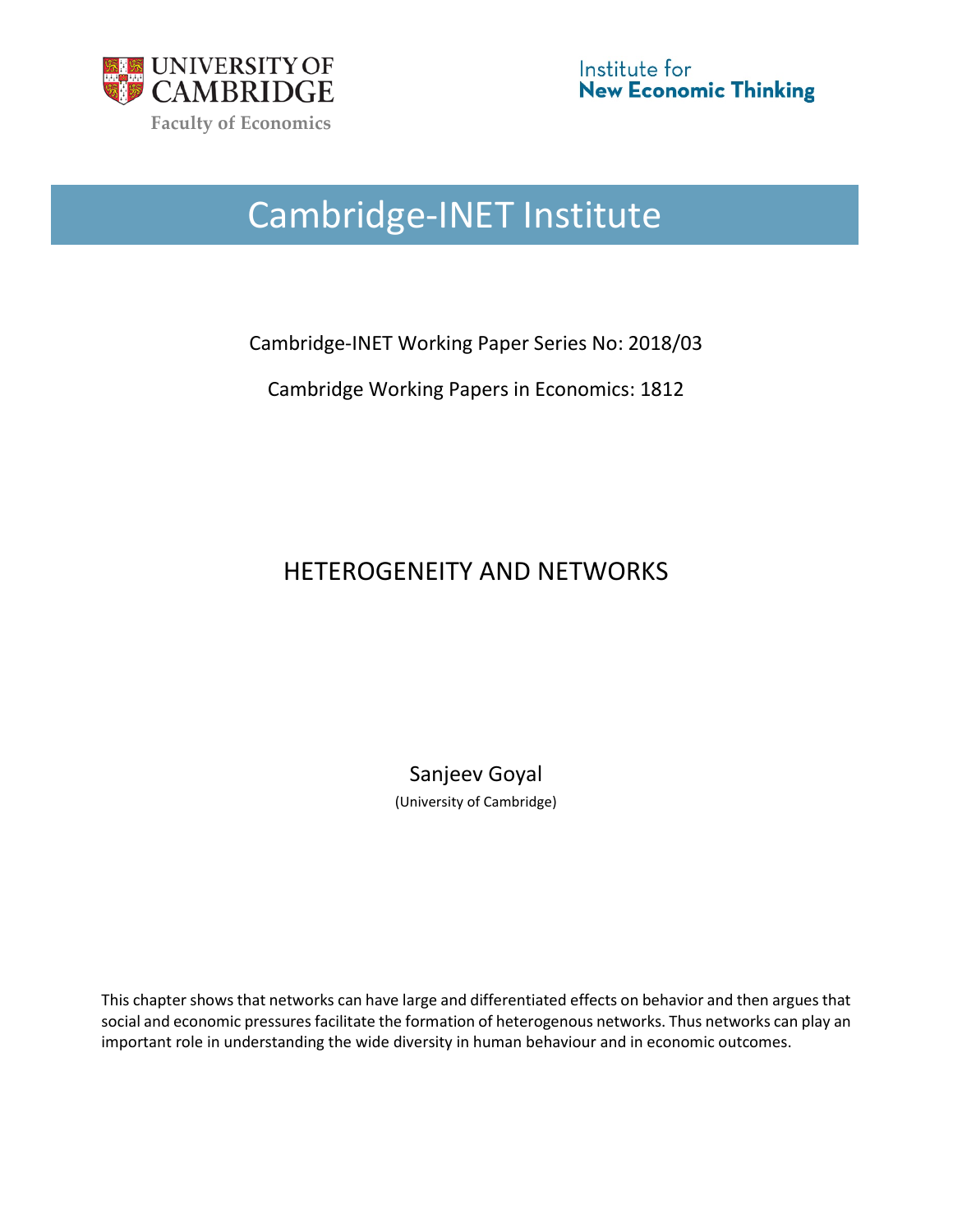## Heterogeneity and Networks

Sanjeev Goyal<sup>∗</sup>

January 22, 2018

#### Abstract

This chapter shows that networks can have large and differentiated effects on behavior and then argues that social and economic pressures facilitate the formation of heterogenous networks. Thus networks can play an important role in understanding the wide diversity in human behaviour and in economic outcomes.

<sup>∗</sup>Faculty of Economics and Christ's College, University of Cambridge. Email: sg472@cam.ac.uk This is an invited chapter for Volume 4 of the Handbook on Heterogeneous Agent Models, edited by Cars Hommes and Blake LeBaron. I thank Gustavo Paez for expert research assistance and am grateful to Joerg Kalbfuss, Alan Walsh, and two referees for helpful comments. I thank Cars Hommes for editorial guidance and for suggestions on an earlier draft.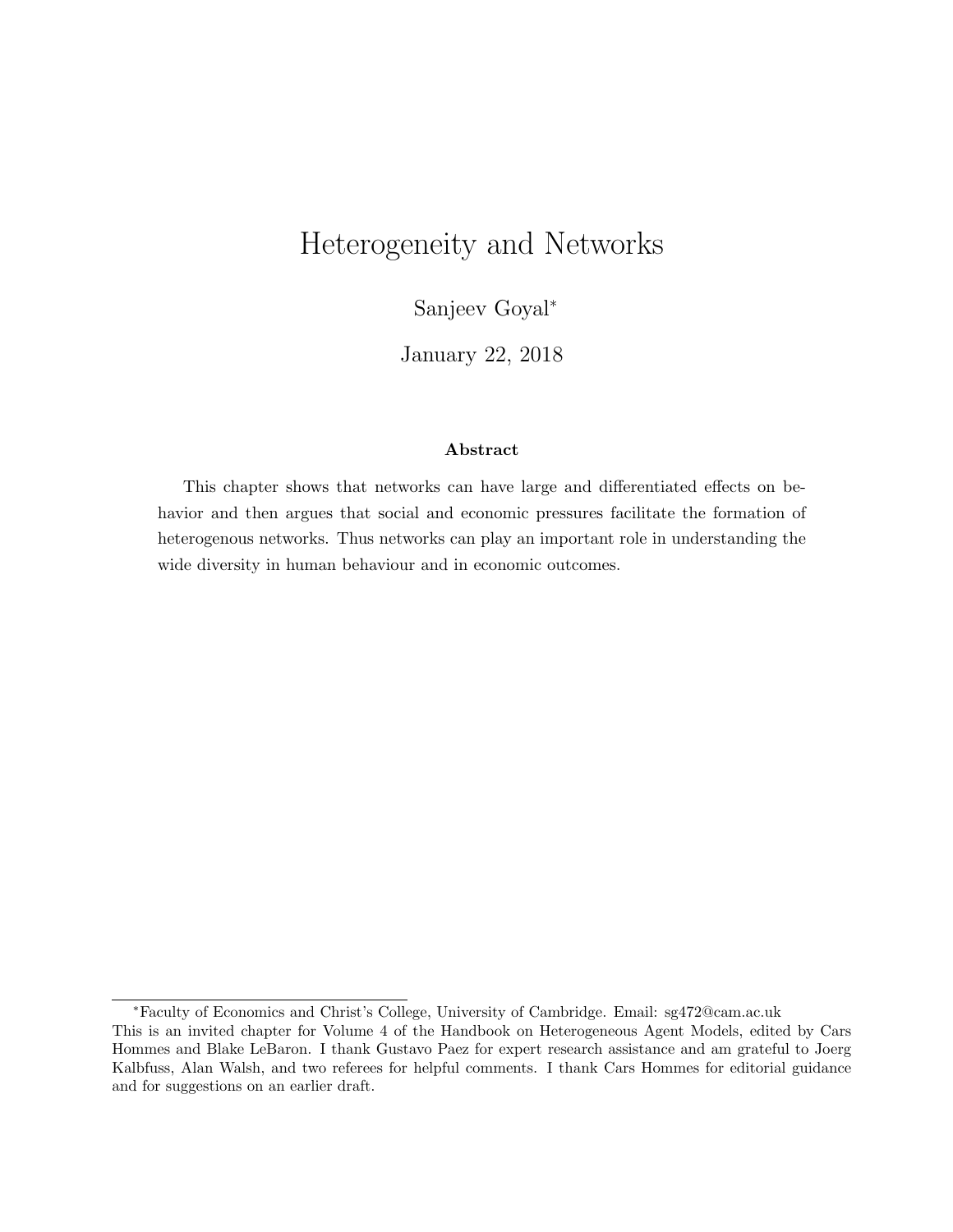## 1 Introduction and Overview

Social, economic and infrastructure networks are an important feature of an economy. Empirical research has highlighted the presence of great heterogeneity in these networks. We see this heterogeneity in Twitter (the number of followers ranges from less than ten to well over a million), in production networks (where real estate and finance form hubs), and in transport networks (airlines typically operate hub-spoke routes). This heterogeneity in connections raises two questions: one, how does network structure shape behavior at an individual and at the system level and two, what are the processes that give rise to such unequal networks? In this chapter I will argue one, that networks can have large and differentiated effects on behavior and two, that social and economic pressures facilitate the formation of heterogenous networks. Thus networks can play an important role in understanding the diversity in economic outcomes that is observed empirically. I will draw heavily on two recent survey papers, Goyal (2016, 2017). Bramoulle, Galeotti, and Rogers (2016) provide a panoramic overview of recent research on the economics of networks. Easley and Kleinberg (2010) offer a broad inter-disciplinary introduction to the study of networks.

The key methodological innovation of the early research on the economics of networks in the 1990's was the introduction of graph theory alongside purposeful agents. Two ideas were central: the study of how the network architecture shapes human behavior and the study of how purposeful individuals form links and thereby create networks. Over the past two decades, economists have developed a sophisticated understanding of the scope of these ideas and they are increasingly being used to address a wide range of applied questions.

To develop the main arguments in a straightforward way, I will concentrate on covering four research papers in some detail: a model of local strategic substitutes on a network Bramoulle and Kranton (2007), a model of trading in networks Choi, Galeotti and Goyal (2017), a model of simultaneous network formation and behavioral choice with local strategic substitutes Galeotti and Goyal (2010), and finally, a model of network formation where payoffs are determined by trade and intermediation benefits Goyal and Vega-Redondo (2006). In the first two papers the network is exogenous, and the latter two papers should be seen as a generalization in which the network is treated as endogenous.

The rest of the paper is organized as follows. Section 2 presents basic notation and terminology on networks. Section 3 discusses the theory of network formation, while section 4 examines the effects of networks on behavior by presenting a framework that combines individual choice, networks and markets. Section 5 presents a discussion of models in which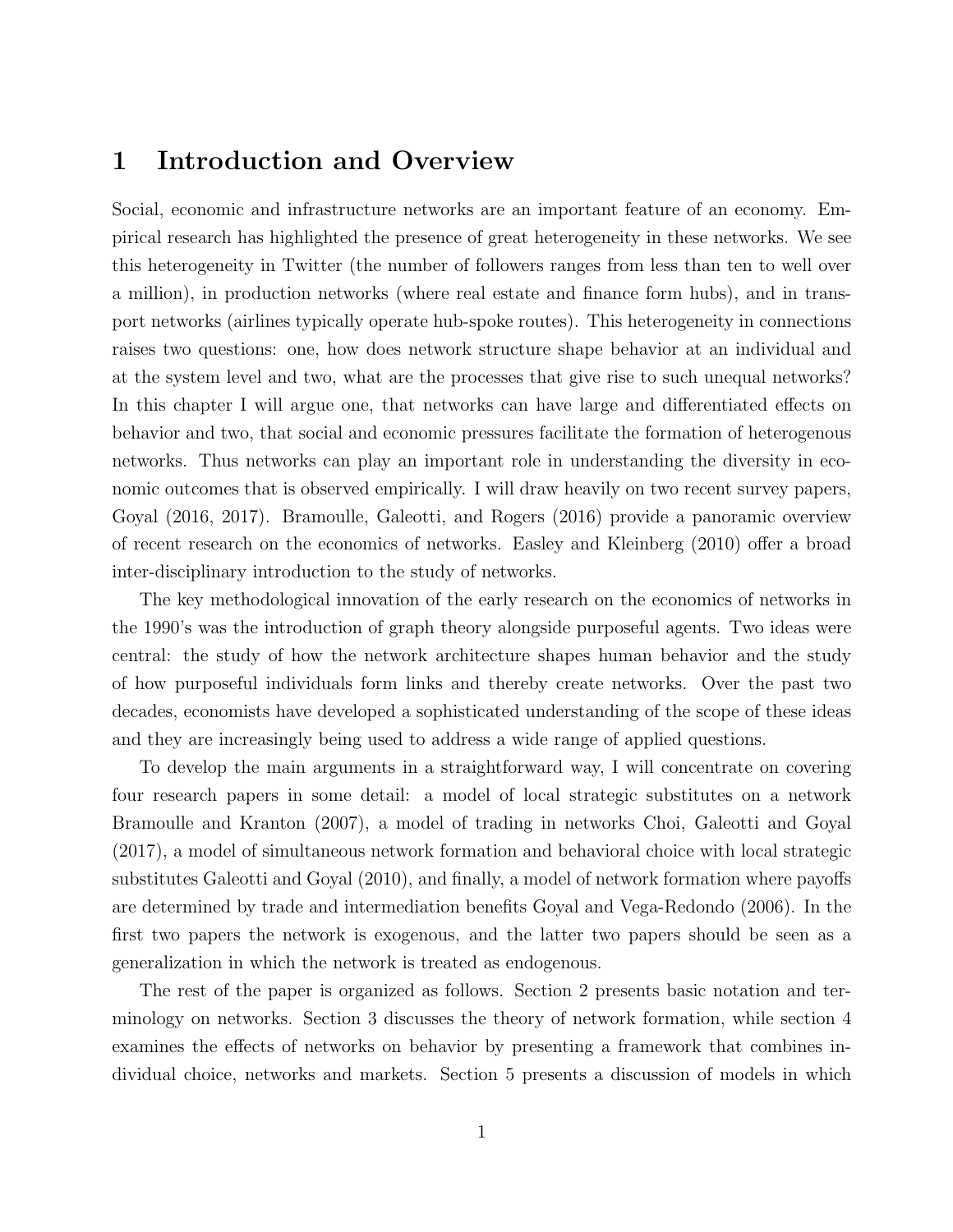individuals choose actions as well as choose links, while Section 6 concludes.

### 2 Networks: Terminology

I begin by introducing some notation and a few basic concepts about networks. For a general overview of graph theory, see Bollobas (1998); for an introduction of network concepts to economics, see Goyal (2007), Jackson (2008) and Vega-Redondo (2007).

A network g comprises a collection of nodes  $N = \{1, 2, ...n\}$  with  $n \geq 2$ , and the links  $(g_{ij}), i, j \in N$ , between them. A node may be an individual, a firm, a project, a city or a country, or even a collection of such entities. A link between them signifies a relation. In some instances it is natural to think of the link as bidirectional: examples include friendship, research collaboration and defence alliance. In other instances, a link is unidirectional: examples include investment in a project, citation, a web link, listening to a speech or following a tweet. In this section I will focus on undirected graphs; the concepts and terminology extend naturally to directed networks.

In case  $g_{ij} = 0$  in g,  $g + g_{ij}$  adds the link  $g_{ij} = 1$ , while if  $g_{ij} = 1$  in g then  $g + g_{ij} = g$ . Similarly, if  $g_{ij} = 1$  in g,  $g - g_{ij}$  deletes the link  $g_{ij}$ , while if  $g_{ij} = 0$  in g, then  $g - g_{ij} = g$ . Let  $N_i(g) = \{j | g_{ij} = 1\}$  denote the nodes with whom node i has a link; this set will be referred to as the neighbors of i. Let  $\eta_i(g) = |N_i(g)|$  denote the number of connections/neighbors of node *i* in network g. Moreover, for any integer  $d \geq 1$ , let  $\mathcal{N}_i^d(g)$  be the *d*-neighborhood of *i* in g: this is defined inductively,  $\mathcal{N}_i^1(g) = N_i(g)$  and  $\mathcal{N}^k(g) = \mathcal{N}_i^{k-1}$  $\zeta_i^{k-1}(g) \cup (\cup_{j \in \mathcal{N}_i^{k-1}} N_j(g)).$  So the 2-neighborhood of i includes the neighbors of i and the neighbours of the neigbbours of i.

There is a path from i to j in g either if  $g_{ij} = 1$  or there exist distinct nodes  $j_1, \dots, j_m$ different from i and j such that  $g_{i,j_1} = g_{j_1,j_2} = ... = g_{j_m,j} = 1$ . A component is a maximal collection of nodes such that there is a path between every pair of nodes. A network  $g$  is said to be connected if there exists only one component, i.e., there is a path from any node  $i$  to every other node j.

Let  $N_{k_1}(g)$ ,  $N_{k_2}(g)$ , ...,  $N_{k_m}(g)$  be a partition of nodes: two nodes belong to the same group if and only if they have the same degree. A network is said to be regular if every node has the same number of links i.e.,  $\eta_i(g) = \eta \ \forall i \in N$  (and so all nodes belong to one group in the partition). The *complete* network,  $g^c$ , is a regular network in which  $\eta = n - 1$ , while the empty network,  $g^e$ , is a regular network in which  $\eta = 0$ . Figure 1 presents regular networks.

Once we step outside the class of regular networks, a wide variety of networks arise. A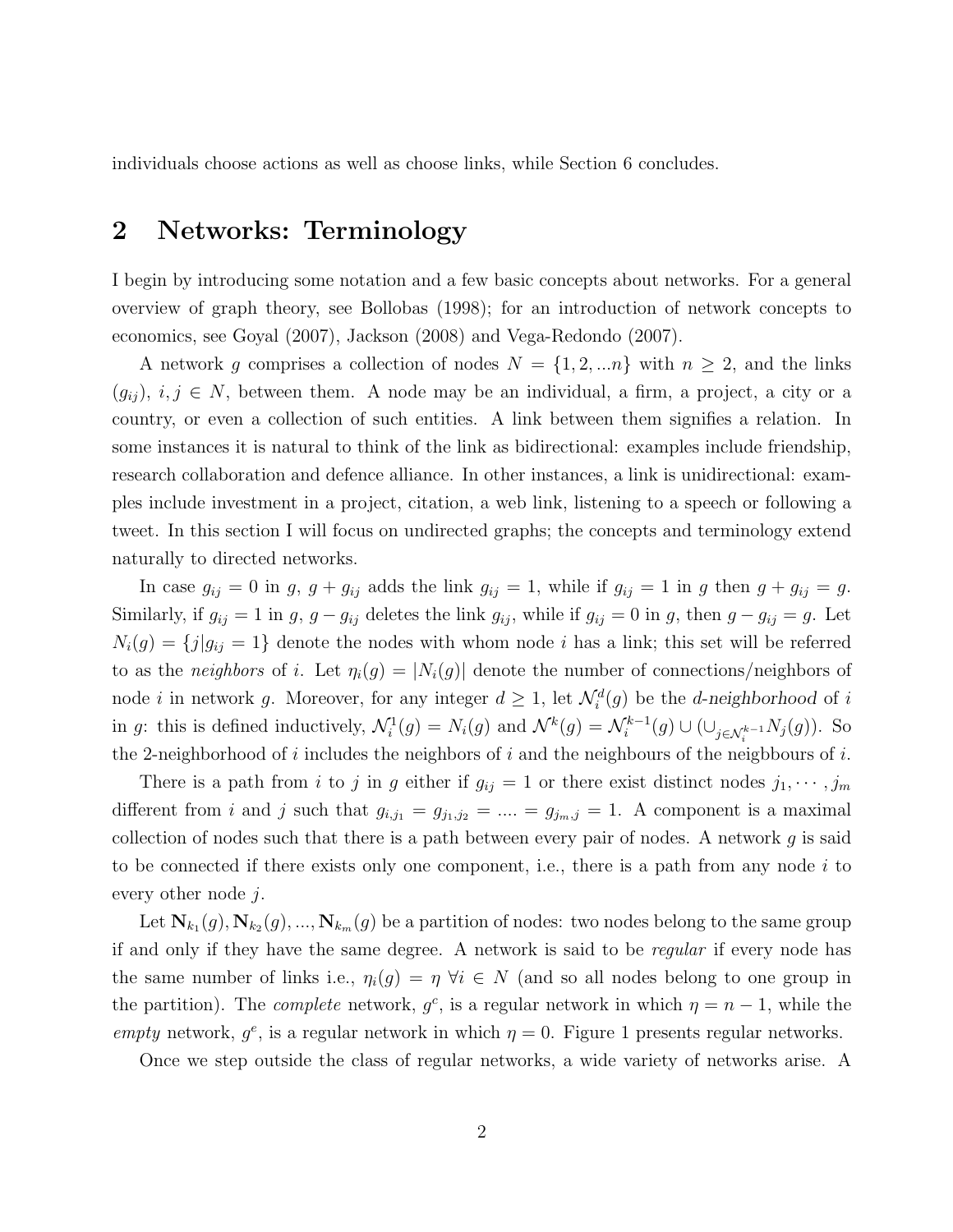





Figure 2: Irregular Networks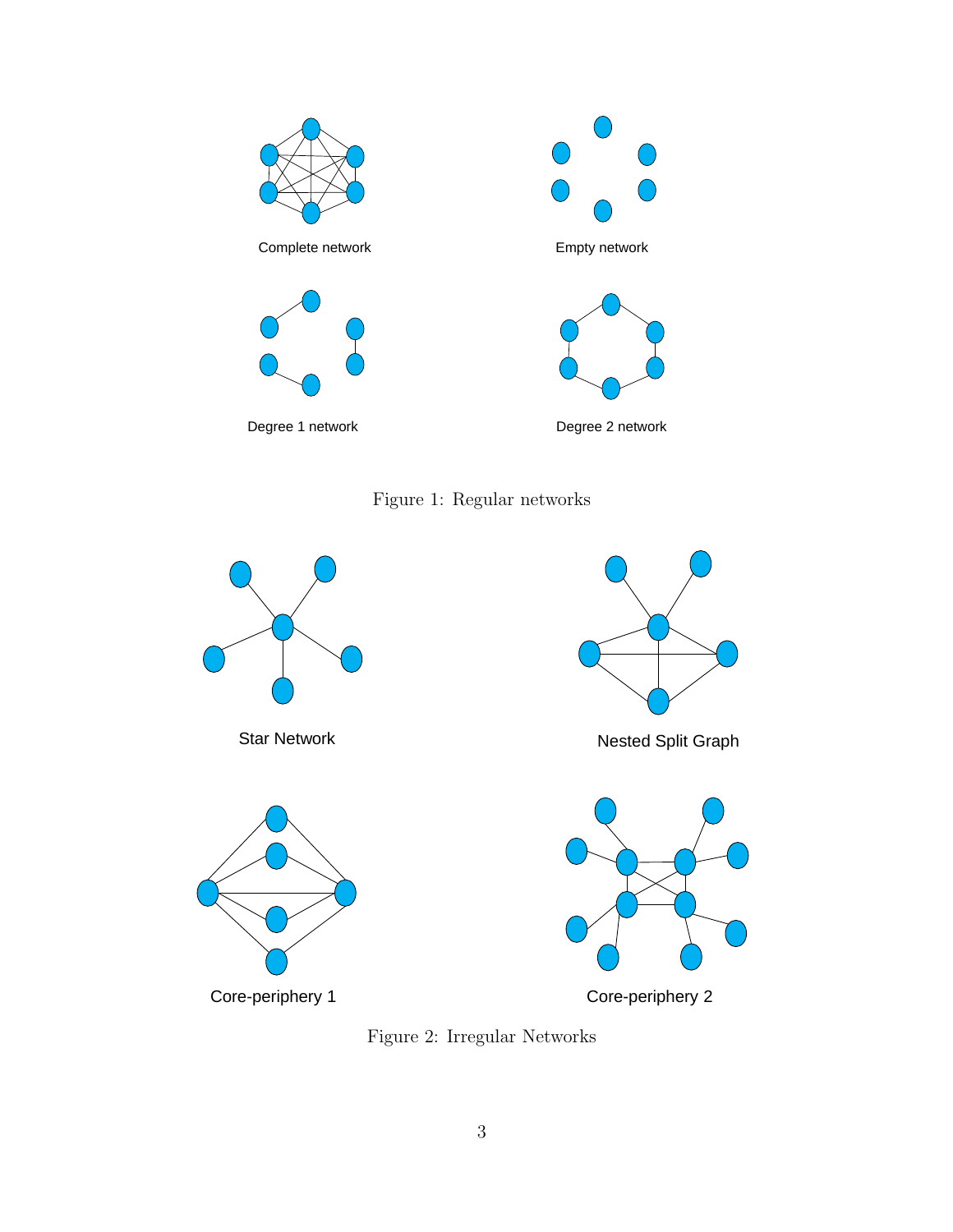

Figure 3: Differences in networks

*core-periphery* network contains two groups: the periphery,  $N_1(q)$ , and the core,  $N_2(q)$ . Nodes in the periphery have a link only with nodes in the core; nodes in the core are fully linked with each other and have links with a subset of nodes in the periphery. The star (or hubspoke) network is a special case in which the core contains a single node. The nested split graph is a partition of nodes  $\{N_1, ..., N_m\}$  into two or more sets such that for  $j \in N_{m-s}$ ,  $s = \{0, 1, ..., m-1\}, g_{j,k} = 1$  if and only if  $k \in \mathbb{N}_l$ , where  $l > s$ . Figure 2 presents a range of such networks.

It is important to note that networks allow for a very rich range of possibility, that go beyond degrees. To bring out this point in a simple way, consider a degree-2 regular network and a (generalized) star network with the same number of links. This is presented in Figure 3.

Now observe that as the number of nodes increases, 'distance' between the nodes is unbounded in the ring but it is bounded above by 2 in the star network. In the regular network, all nodes are essentially symmetric, while in the core-periphery network the hub nodes clearly have many more connections and are more 'central' than the other nodes.

## 3 The Theory of Network Formation

The finding that the social structure has large effects on individual behavior and payoffs suggests that individuals have an incentive to create networks that are advantageous to themselves. This observation has inspired the theory of network formation. In this section I briefly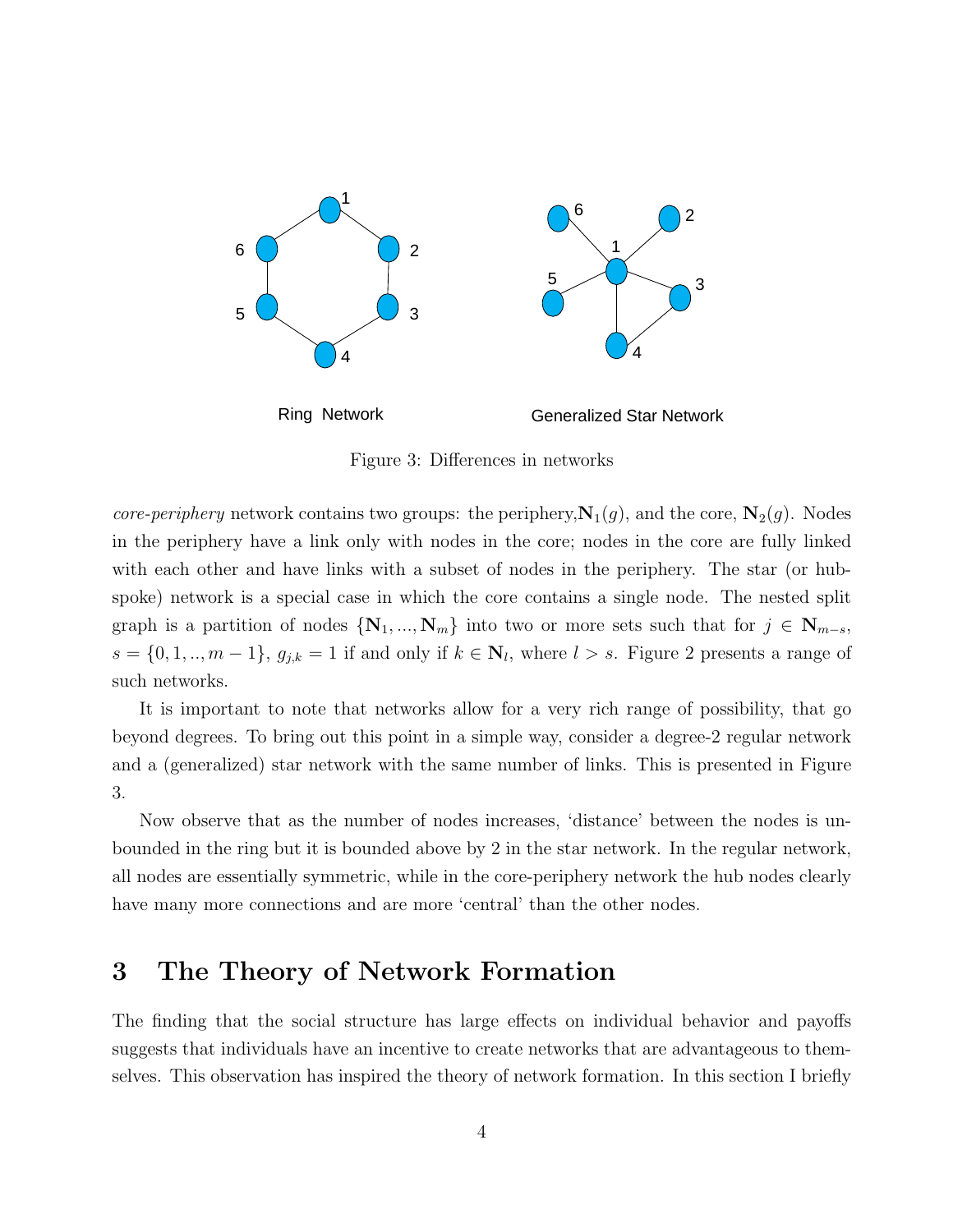sketch the building blocks of the theory. The exposition borrows heavily from Goyal (2016, 2017).

The beginnings of the theory of network formation can be traced back to the work of Boorman (1975), Aumann and Myerson (1988) and Myerson (1991). The general framework and a systematic theory of network formation was first presented in Bala and Goyal (2000) and in Jackson and Wolinsky (1996). The two papers present complementary approaches to the process of network formation.<sup>1</sup>

I first take up the approach of *unilateral link formation*. This approach was introduced in Goyal (1993) and systematically studied in Bala and Goyal (2000). Consider a collection of individuals, each of whom can form a link with any subset of the remaining players. Link formation is unilateral: an individual can decide to form a link with another individual by paying for the link. It takes time and effort to sustain a link. A link with another individual allows access, in part and in due course, to the benefits available to the latter via his own links. Thus individual links generate externalities whose value depends on the level of decay/delay associated with indirect links. As links are created on an individual basis, the network formation process can be analyzed as a noncooperative game. The paper allows for general payoffs: utility increases in the number of people accessed and it decreases in the number of maintained links

There are interesting practical examples of this type of link formation – hyper-links across web-pages, citations, 'following' relations on Twitter, and gifts. But the principal appeal of this model is its simplicity. This simplicity allows for a systematic study of a number of central questions concerning social and economic networks.

Bala and Goyal (2000) provide a characterization of the architecture of equilibrium networks. The equilibrium networks have simple architectures: star (hub-spoke) networks and the cycle are salient. This prediction of great heterogeneity in connections and the presence of highly connected 'hub' nodes is an important theoretical contribution. In the star network, the central hub node will generally earn much larger payoffs as compared to the peripheral nodes. Thus, the theory provides a foundation for the idea that social structures may sustain great inequality.<sup>2</sup>

<sup>&</sup>lt;sup>1</sup>In these models, nodes themselves create links; for an early analysis of firms creating networks see the work on airline routing networks and pricing by Hendricks, Piccione and Tan (1995, 1999).

<sup>2</sup>The processes leading to unequal connections have also been studied by statistical physicists and other scientists. In particular, physicists have been developed a model to derive a scale-free or power law degree distribution. (A power law degree distribution takes the form  $f(k) = \alpha k^{-\beta}$ , with  $\alpha > 0$  and  $\beta > 0$ ). Barabasi and Albert (1999) formulate a dynamic model of network formation in which, at every point in time, a new node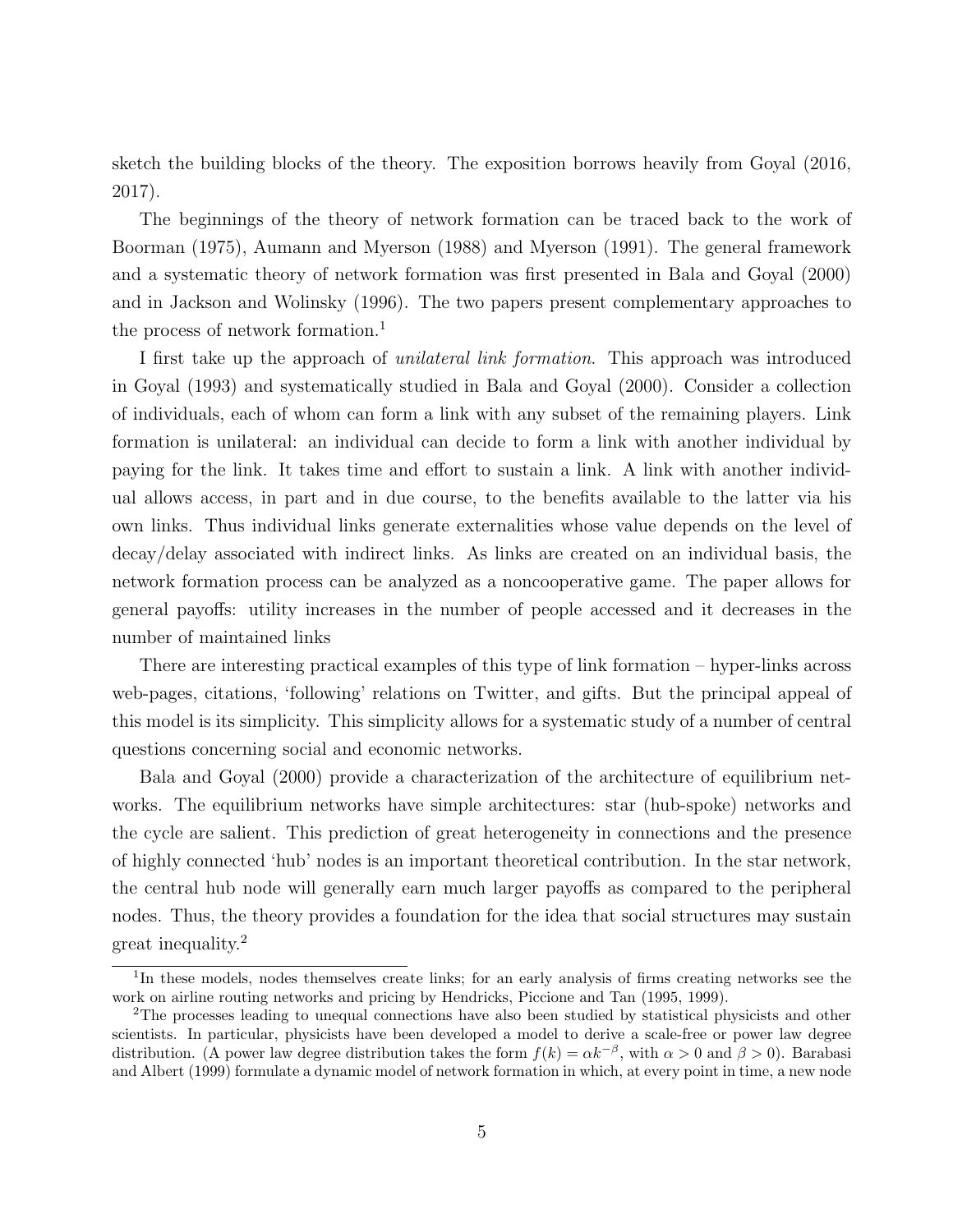I turn next to *two-sided or bilateral link formation*. This approach was introduced and developed in Jackson and Wolinsky (1996). A link between two players requires the approval of both the players involved. This is the natural way to think about link formation in a number of social and economic contexts such as the formation of friendship ties, co-authorship, collaborations between firms, trading links between buyers and sellers, and free trade agreements between nations.

The simplest way to think of two sided link formation is to imagine an announcement game along the lines of the game sketched by Myerson (1991). Each player announces a set of intended links. A link between two individuals A and B is formed if both A and B announce an intention to create a link. In a context where links are two sided there are elements of "cooperation" involved in the formation of a link, and so solving such games calls for new concepts.

It is useful to begin the discussion with the familiar notion of Nash equilibrium as this will illustrate some of the conceptual issues that arise in the study of network formation with two-sided links. If every player announces that she wants to form no links then a best response is to announce no links. In other words, the empty network is a Nash equilibrium for any network formation game. To overcome this type of coordination failure, Jackson and Wolinsky (1996) propose the concept of pairwise stable networks.

A network is said to be pairwise stable if no individual wishes to delete a link and if no two unlinked individuals wish to form a link: Pairwise stability looks at the attractiveness of links in a network g, one at a time. Formally, every link present in a stable network must be profitable for the players involved in the link. For every link not present in the network it must be the case that if one player strictly gains from the link then the other player must be strictly worse off.

The second important contribution of the Jackson and Wolinsky (1996) paper was the finding that there is typically a tension between the requirement of strategic stability and of social efficiency. This highlights the presence of externalities in linking activity and remains a recurring theme in the subsequent research in this area.

The great attraction of pairwise stability is its simplicity. For any network it is relatively

arrives and forms new links with existing nodes. The probability that the new node connects to an existing node is proportional to the number of links the existing node has. This is referred to as *preferential attachment*. This model yields power law degree distributions under suitable assumptions. Strategic models of network formation, like Bala and Goyal (2000) and Jackson and Wolinsky (1996), show that unequal networks arise when rational agents form links based on calculations of costs and benefits of links. In addition, the explicit consideration of costs and benefits permits an analysis of social welfare and the role of policy interventions.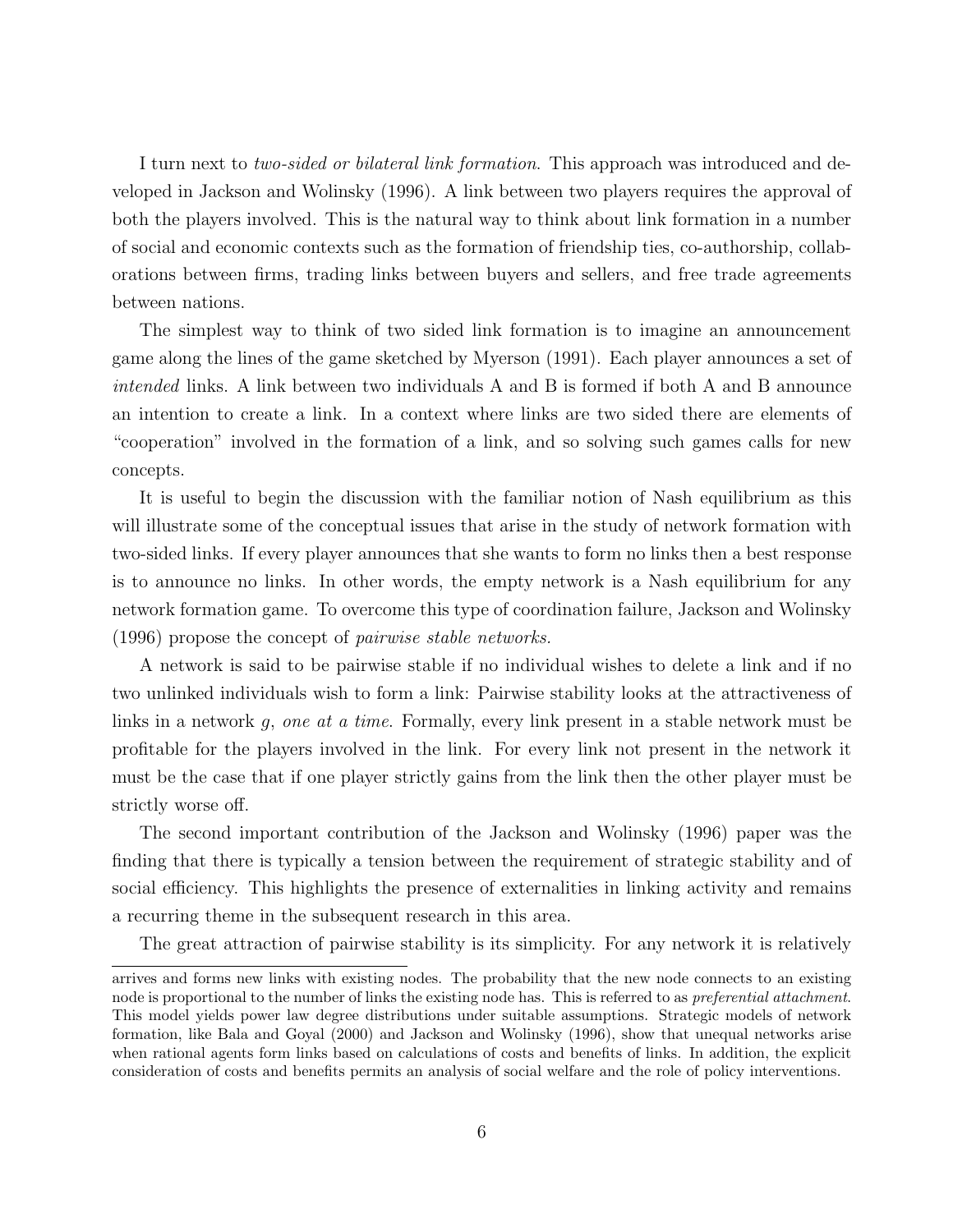easy to check whether the two conditions are satisfied. The theoretical properties of this solution concept have been developed systematically and the solution concept has been widely applied. For a survey of this work, see Bloch and Dutta (2012) and Jackson (2008).

The theory of network formation has been and remains a very active field of research; for book length overviews, see Goyal (2007) and Jackson (2008). For a recent overview on network formation models and their applications, see Bramoulle, Galeotti and Rogers (2016).

### 4 Networks and Individual Behavior

This section introduces a framework for the study of behavior in networks. It will develop the argument that behavior in networks is shaped both by the nature of strategic interaction and by the structure of the network. These two forces can lead to significant heterogeneity in behavior and in payoffs for individuals, who are otherwise identical. I will draw heavily on Goyal (2007); for related surveys of this field, see Jackson and Zenou (2014) and Bramoulle and Kranton (2016).<sup>3</sup>

Games on networks consist of the set of players, the actions each of the players can choose, a description of the network of relationships between the players and a specification of how the actions and the network together define the payoffs accruing to each player.

The formulation of the strategies of players located in a network raises a number of considerations. Perhaps the first issue that needs to be discussed is whether players are obliged to choose the same action for all links or whether they have the freedom to choose link specific actions. It is reasonable to model individuals as choosing a single action in some contexts – such as consumer search about product prices or other characteristics. However, in some other contexts – an example would be effort in research projects – it is clear that individuals have the choice of putting different amounts of resources in different projects and frequently do exercise this option. However, the single action for all links model has the great merit of being very simple to work with and indeed most applications to date have worked with this formulation.

Suppose each player i takes an action  $s_i$  in S, where S is a compact subset of  $\mathbb{R}_+$ . The payoff (utility or reward) to player i under the profile of actions  $s = \{s_1, ..., s_n\}$  is given by  $\Pi_i: S^n \times \mathcal{G} \to \mathbb{R}_+$ . In what follows,  $s_{-i} = \{s_1, s_2, ..., s_{i-1}, s_{i+1}, ..., s_n\}$  refers to the profile of

<sup>&</sup>lt;sup>3</sup>In this chapter I will restrict attention to static models. Network structure can have profound effects on learning and contagion dynamics. For an early paper on learning dynamics, see Bala and Goyal (1998), and for a survey of how networks affect macroeconomic volatility, see Carvalho (2014).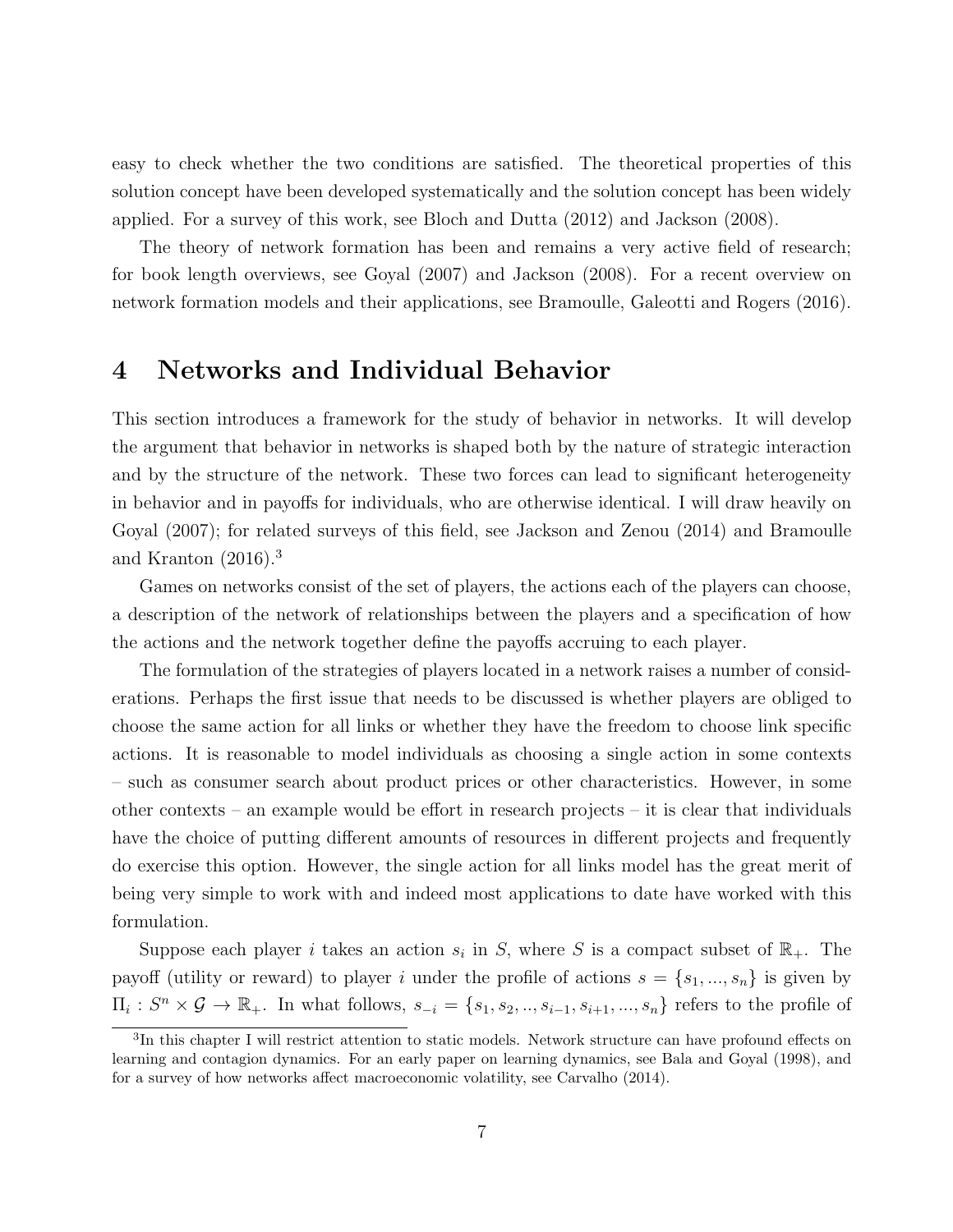strategies of all players, other than player i.

We now turn to the role of networks in mediating effects of actions across players. A network has a number of different attributes – such as neighborhood size, distance, degree distribution – and it is clear that these attributes will play more or less important roles depending on the particular context under study. So there are many different ways in which network structure can be brought into the payoff function.

#### 4.1 Local interactions

Individuals are more affected by the actions of those who are "close by" – such as neighbors, friends, partners, and colleagues. The simplest case arises when only actions of neighbors matter and the actions of non-neighbors have no effects on an individual's payoffs. This is the case of pure local effects.<sup>4</sup> This subsection studies a game with local effects. The next section takes up more general network effects.

A game with pure local effects exhibits *positive externality* if the payoffs are increasing in actions of neighbors, and it exhibits negative externality if they are decreasing in actions of neighbors. Turning next to strategic relations, a game with pure local effects is said to exhibit strategic complements or strategic substitutes depending on whether the marginal returns to own action for player  $i$  are increasing or decreasing in the efforts of her neighbors.

I now present a simple game on networks with local effects. Suppose each player chooses an action  $s_i \in S$ , where S is a compact interval in  $\mathbb{R}_+$ . Following Bramoulle and Kranton (2007), suppose that the payoffs to a player i, in a network g, faced with a profile of efforts  $s = \{s_1, s_2, ..., s_n\}$ , are given by:

$$
\Pi_i(s|g) = f(s_i + \sum_{j \in N_i(g)} s_j) - cs_i \tag{1}
$$

where  $c > 0$  is the marginal cost of effort. Assume that  $f(0) = 0, f'(\cdot) > 0$  and  $f''(\cdot) < 0$ . Define  $\hat{s}$  to be such that  $f'(\hat{s}) = c$ . Moreover, the payoffs are an increasing function of others actions and the marginal payoffs are a decreasing function of others actions. Therefore, this is a game of positive externalities and strategic substitutes. 'Local public goods' is perhaps the natural interpretation of actions in this model.

<sup>4</sup>While the actions of direct neighbors have an effect on my payoff, the actions of the neighbors of my neighbors will also typically matter: as they change actions, their neighbors will react and this will affect my payoffs. So, there is a chain of indirect affects working through the different paths of connections.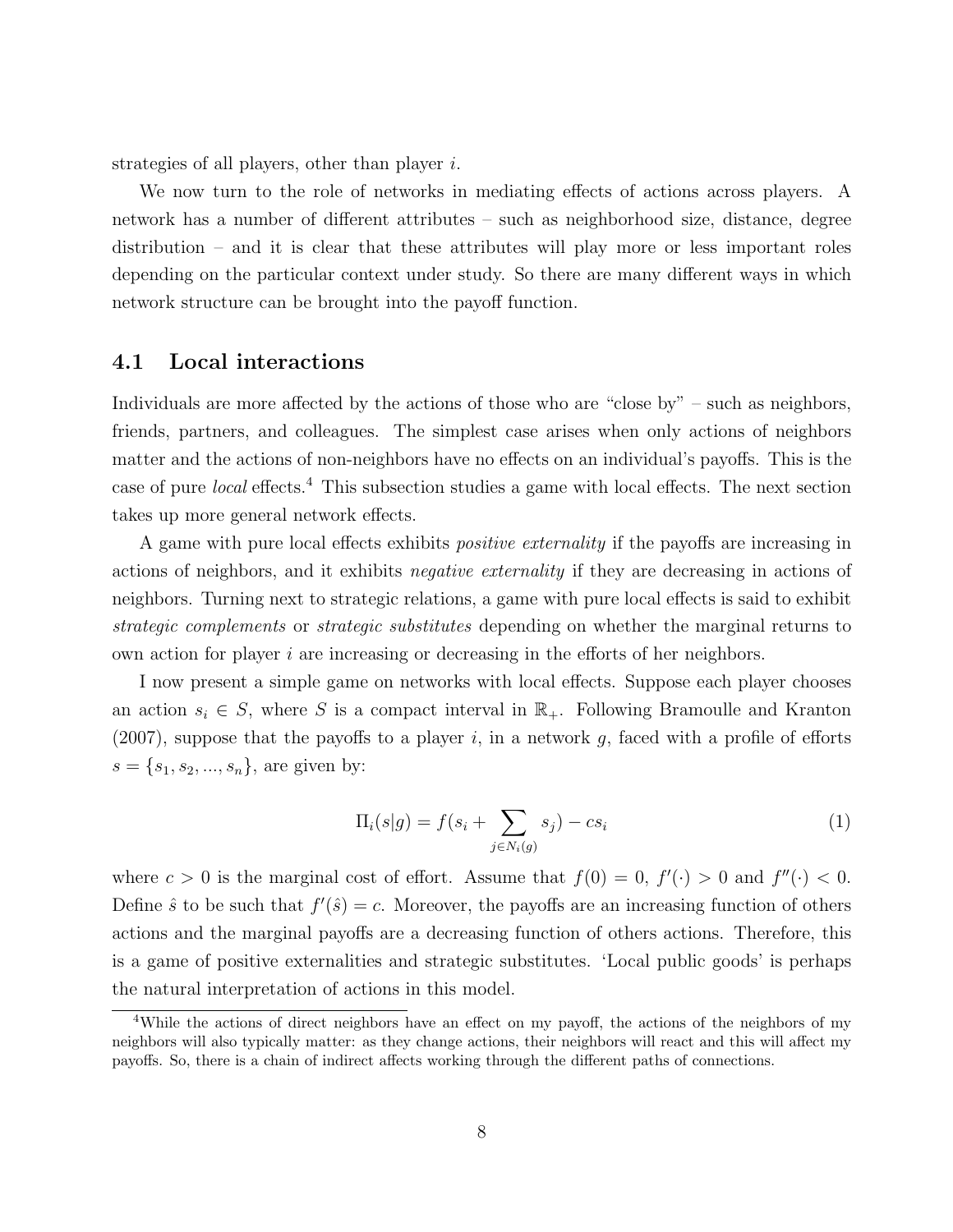The action set is compact, the payoffs are continuous in the actions of all players, and strictly concave in own action, and so it follows from standard considerations that a Nash equilibrium in pure strategies exists. We now examine how an equilibrium is sensitive to the structure of the network.

Define the sum of efforts of neighbors to be:

$$
\bar{s}_i = \sum_{j \in N_i(g)} s_j.
$$

From the strict concavity of  $f(\cdot)$ , it follows that if  $\bar{s}_i \geq \hat{s}$  then marginal returns to effort are lower than the marginal cost and so optimal effort is 0, while if  $\bar{s}_i < \hat{s}$ , then marginal returns from effort to player are strictly larger than marginal costs c and so optimal effort is positive, and given by  $\hat{s} - \bar{s}_i$ .

**Proposition 1** A profile of actions  $s^* = \{s_1^*, s_2^*, ..., s_n^*\}$  is a Nash equilibrium if and only if for every player i either

- 1.  $\bar{s}_i^* \geq \hat{s}$  and  $s_i^* = 0$  or
- 2.  $\bar{s}_i^* \leq \hat{s}$  and  $s_i^* = \hat{s} \bar{s}_i^*$ .

So in equilibrium there are potentially two types of players: one, those who receive aggregate effort from their neighbors in excess of  $\hat{s}$  and exert no effort on their own, and two, players who receive less than  $\hat{s}$  aggregate effort from their neighbors and contribute exactly the difference between what they receive and  $\hat{s}$ . An implication is that an individual will choose  $\hat{s}$  if and only if each of her neighbors choose 0. So we start by examining specialized equilibria, i.e., outcomes in which every player chooses either  $\hat{s}$  or 0.

We will use the concept of *independent sets*. An *independent set* of a network g is a set of players  $I \subseteq N$  such that for any  $i, j \in I$ ,  $g_{ij} \neq 1$ , i.e., no two players in I are directly linked. A maximal independent set is an independent set that is not contained in any other independent set.

Every network contains a maximal independent set: number the players  $1, 2, \ldots n$ . Now start by placing player 1 in I, and look for players  $j \notin N_1(g)$ . If player  $2 \notin N_1(g)$ , then include her in the independent set,  $I$ , if not then include her in the complement set  $I<sup>c</sup>$ . Suppose, to fix ideas that,  $1, 2 \in I$ . Next consider player 3: if player  $3 \notin N_1(g) \cup N_2(g)$ , then include her in I, while if she is then include her in  $I<sup>c</sup>$ . Move next to player 4 and proceed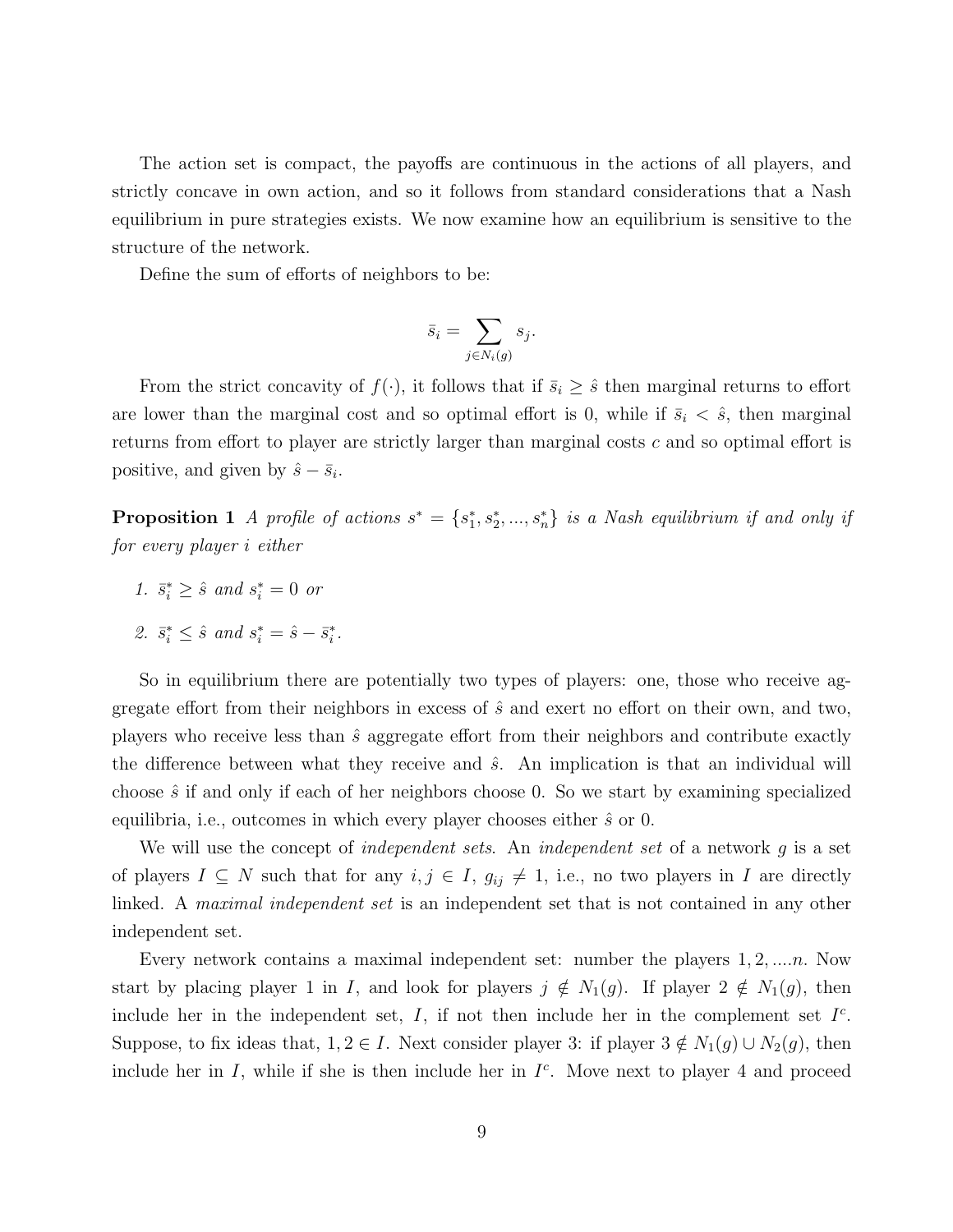likewise until you reach player n. At each stage, a player is included in the set if she is not a neighbor of any player who is already included in the set. This process is well defined, and will lead to a maximal set of players I such that for any pair of players  $i, j \in I$ ,  $g_{ij} \neq 1$ .

Observe that in the empty network there exists a unique maximal independent set and this is the set of all players  $N$ . In the complete network, on the other hand, there are  $n$ distinct maximal sets, each of which contains a single player. In the star network, there are two maximal independent sets: a set that contains only the central player and a set that contains all the peripheral players.

Maximal independent sets have an intimate connection with specialized Nash equilibria: assign the action  $\hat{s}$  to every member of a maximal independent set and assign action 0 to every player who is not a member of this maximal independent set. This configuration constitutes an equilibrium in view of the characterization provided in Proposition 1.

Moreover, it is immediate that in any non-empty network, a maximal independent set must be a *strict* subset of the set of players  $N$ . Thus every such network is characterized by extreme heterogeneity in effort levels – with some players being experts and contributing  $\hat{s}$ while others contribute  $0$  – across otherwise identical individuals.

**Proposition 2** There exists a specialized equilibrium in every network. In the empty network the unique equilibrium is specialized and every player chooses  $\hat{s}$ , so there is no free riding. In any non-empty network there exists a specialized equilibrium with experts and free riders.

This result gives us a first impression of how networks matter: when we move from the empty network to any non-empty network this gives rise to the possibility of significant free riding, with a subset of players exerting maximal effort while others exert no effort at all. For instance, in the star network there are two specialized equilibria: one, where the central player chooses  $\hat{s}$  and all the peripheral players choose 0; two, every peripheral player chooses  $\hat{s}$ , and the central player chooses 0. Figure 4 illustrates these equilibria.

We now turn to the possibility of outcomes in which everyone contributes positively. Define an equilibrium strategy profile in which all players choose positive effort as a distributed equilibrium. It is easy to see that there does not always exist such an equilibrium. Take the star network. In a distributed equilibrium it must be the case that for every player  $i$ ,  $s_i > 0$  and  $s_i + \bar{s}_i = \hat{s}$ . Let  $s_c$  denote the central player's effort. For any peripheral player l, Proposition 1 says that  $s_l + s_c = \hat{s}$ , while for the central player,  $s_c + \sum_{j \neq c} s_j = \hat{s}$ . These equalities cannot be simultaneously satisfied since  $s<sub>l</sub> > 0$  for every peripheral player in a distributed equilibrium.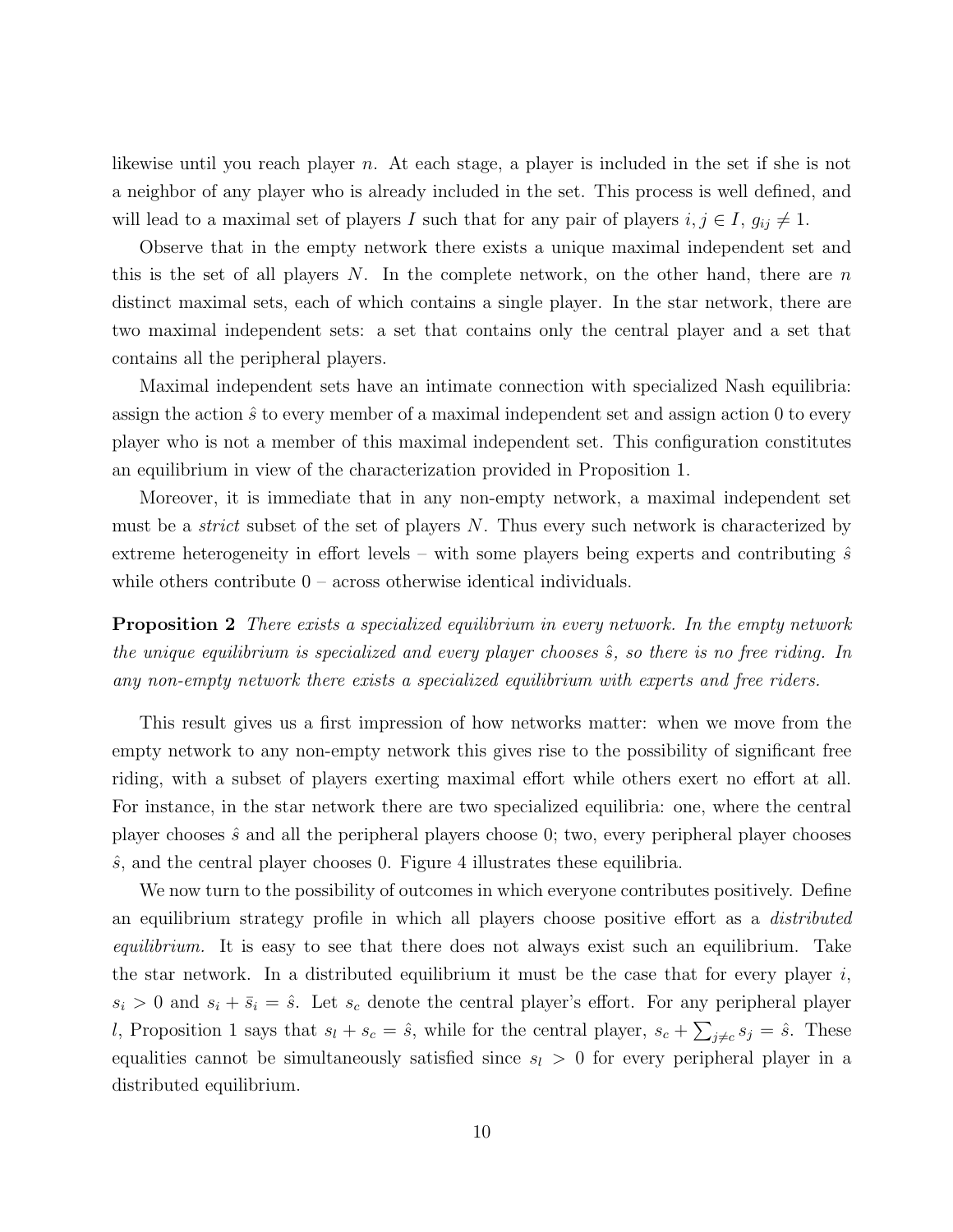

Figure 4: Heterogeneity in a star network

Distributed equilibria, however, arise naturally in regular networks: there exists a symmetric distributed equilibrium  $s^*$  such that  $f'(s^* + ks^*) = c$ . Every player chooses  $s_i^* = \frac{\hat{s}}{k+1}$ .

Turning next to the distribution of payoffs: in a specialized equilibrium the active players will earn  $f(\hat{s}) - c\hat{s}$ , while the free riders will earn at least  $f(\hat{s})$ . If c is large then networks can give rise to large heterogeneity in payoffs.

This subsection focused on games of pure local effects: we showed how networks can generate large behavioral heterogeneity and correspondingly large payoff inequality. The study of games with local effects remains an active field of research, see e.g., Gagnon and Goyal (2017). We now turn to an example of general network effects.

#### 4.2 Trading in networks

Supply, service and trading chains are a defining feature of the modern economy. They are prominent in agriculture, in transport and communication networks, in international trade, and in finance. The routing of economic activity, the allocation of surplus and the efficiency of the system depend on the prices set by these different intermediaries. The goal here is to propose a simple model of price setting in a network of intermediaries.

By way of motivation, consider a tourist who wishes to travel by train from London to see the Louvre in Paris. The first leg of the journey is from home to St. Pancras Station. There are a number of different taxi companies, bus services and the Underground. Once at St.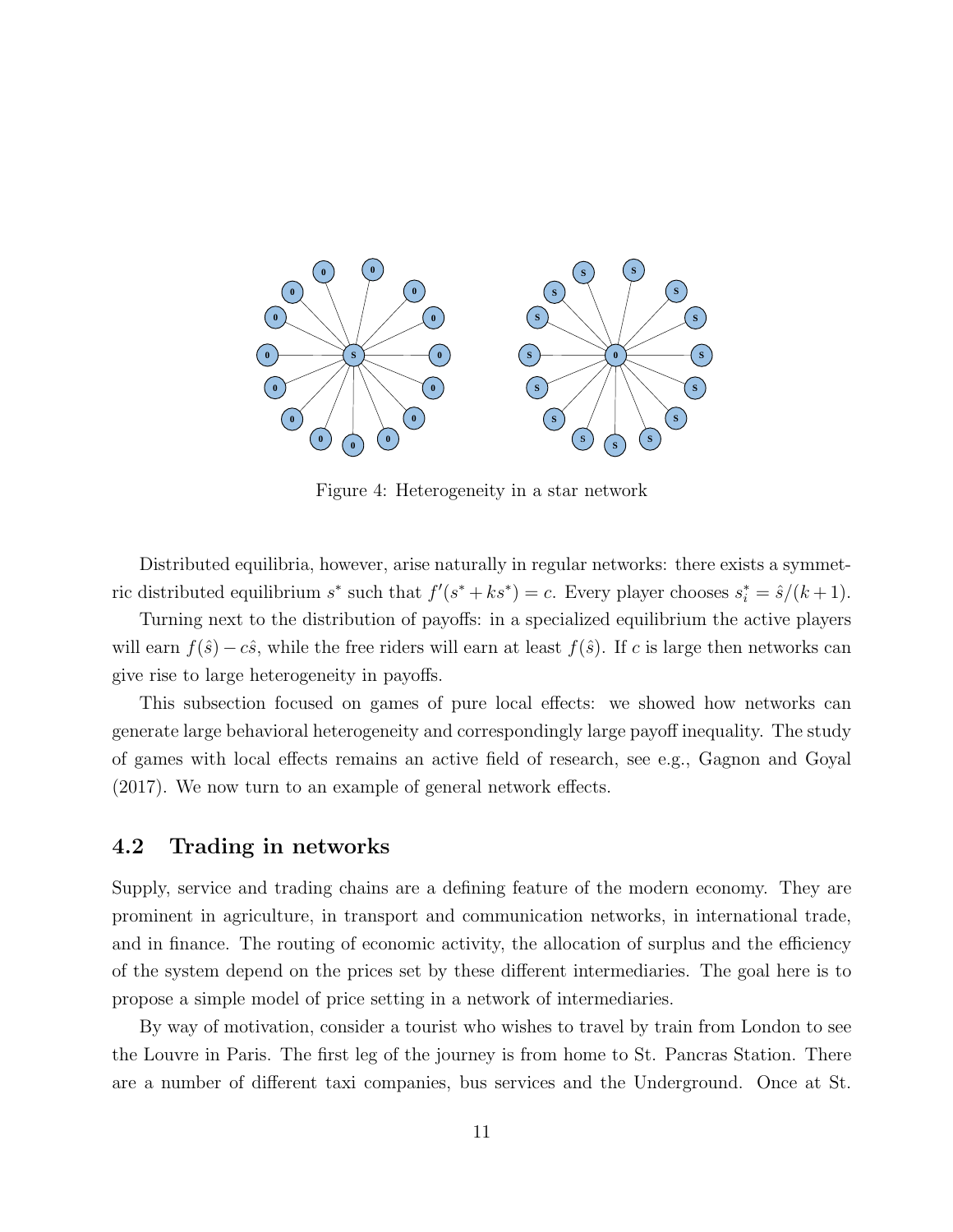

Figure 5: Transport Network: London to Paris

Pancras Station, the only service provider to Paris Nord Station is Eurostar. Upon arriving at Paris Nord, there are a number of alternatives (bus, Metro and taxi) to get to the Louvre. The network consists of alternative paths each constituted of local transport alternatives in London and in Paris and the Eurostar Company. Each of the service providers sets a price. The traveler picks the cheapest 'path'. Figure 5 represents this example.

Building on this example, Choi, Galeotti and Goyal (2017) propose the following model: there is a source node,  $S$ , and a destination node,  $D$ . A path between the two is a sequence of interconnected nodes, each occupied by an intermediary. The source node and the destination node and all the paths between them together define a network. The passage from source to destination generates a surplus. First let us consider the simple case where this surplus is known and set it equal to 1. Intermediaries (who have zero cost) simultaneously post a price. The prices determine a total cost for every path between  $S$  and  $D$ . The tourist moves along a least cost path: so an intermediary earns payoffs only if she is located on it. This completes the description of a game on a network.

To build some intuition for how networks matter, let us consider two simple networks. The first network has two paths between  $S$  and  $D$ , each with a distinct intermediate node. The two intermediaries compete in price: this is a simple game of strategic complements. Standard arguments – a la Bertrand – tell us that both firms will set a price equal to 0. The second network contains a single line with two nodes between  $S$  and  $D$ . The two intermediaries are now engaged in bilateral Nash Bargaining and the strategies are strategic substitutes (assum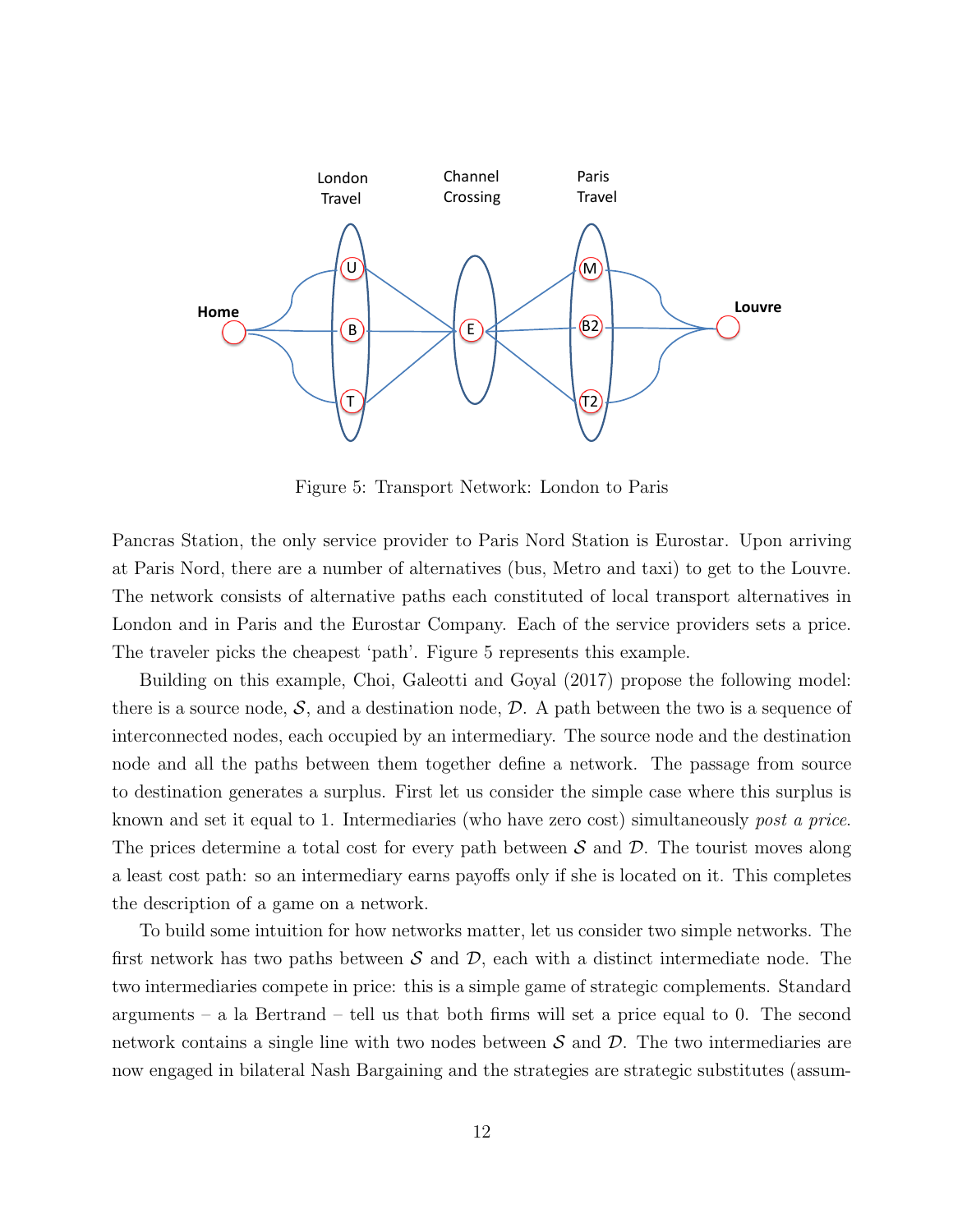ing that the sum of demands must equal the value of surplus). As in the Nash bargaining model, there are a number of possible outcomes.

Turning to the general model, every intermediary i simultaneously posts a price  $p_i \geq 0$ . Let  $p = \{p_1, p_2, ..., p_n\}$  denote the price profile. The network g and the price profile p define a cost for every path q between  $S$  and  $D$ :

$$
c(q, p) = \sum_{i \in q} p_i.
$$
\n<sup>(2)</sup>

Let  $\mathcal Q$  be the set of all paths between S and D. Payoffs arise out of active intermediation: an intermediary i obtains  $p_i$  only if he lies on a feasible least cost path. A least cost path  $q'$ is one such that  $c(q', p) = \min_{q \in \mathcal{Q}} c(q, p)$ . Define  $c(p) = \min_{q \in \mathcal{Q}} c(q, p)$ . A path q is feasible if  $c(q, p) \leq v$ , where v is the value of economic 'good' generated by the path. All paths generate the same value  $v$ . If there are multiple least cost paths, one of them is chosen randomly to be the active path. Given g, p and v, denote by  $\mathcal{Q}^v = \{q \in \mathcal{Q} : c(q, p) = c(p), c(p) \le v\}$  the set of feasible least cost paths, and intermediary i's payoff is given by:

$$
\pi_i(p, v) = \begin{cases} 0 & \text{if } i \notin q, \ \forall q \in \mathcal{Q}^v \\ \frac{\eta_i^v}{|\mathcal{Q}^v|} p_i & \text{if } i \in q, \ q \in \mathcal{Q}^v, \end{cases}
$$
\n
$$
(3)
$$

where  $\eta_i^v$  is the number of paths in  $\mathcal{Q}^v$  that contain intermediary *i*.

A node is said to be *critical* if it lies on all paths between  $S$  and  $D$ . Choi, Galeotti and Goyal (2017) develop the following characterization of equilibrium pricing.

**Theorem 1** In every network, there exists an equilibrium. In any equilibrium  $p^*$ ,  $c(p^*) \notin$  $(0, v)$ . Thus there is either complete or zero surplus extraction by intermediaries.

Observe that if there is trade and there exist critical traders then intermediaries must extract all surplus: if not then a critical trader can raise its price and increase profits strictly. However, critical traders are not necessary for surplus extraction. This is because of possible coordination failures along chains of traders that enhance the market power of non-critical traders. These coordination problems give rise to multiple equilibria.<sup>5</sup>

This multiplicity and the possibility of very different allocations of surplus motivates an experimental study of pricing. Choi, Galeotti and Goyal (2017) choose networks that allow

<sup>&</sup>lt;sup>5</sup>To see this, note that in a cycle a path may price itself out of the market (by traders setting very high prices) and then the other path can extract full surplus.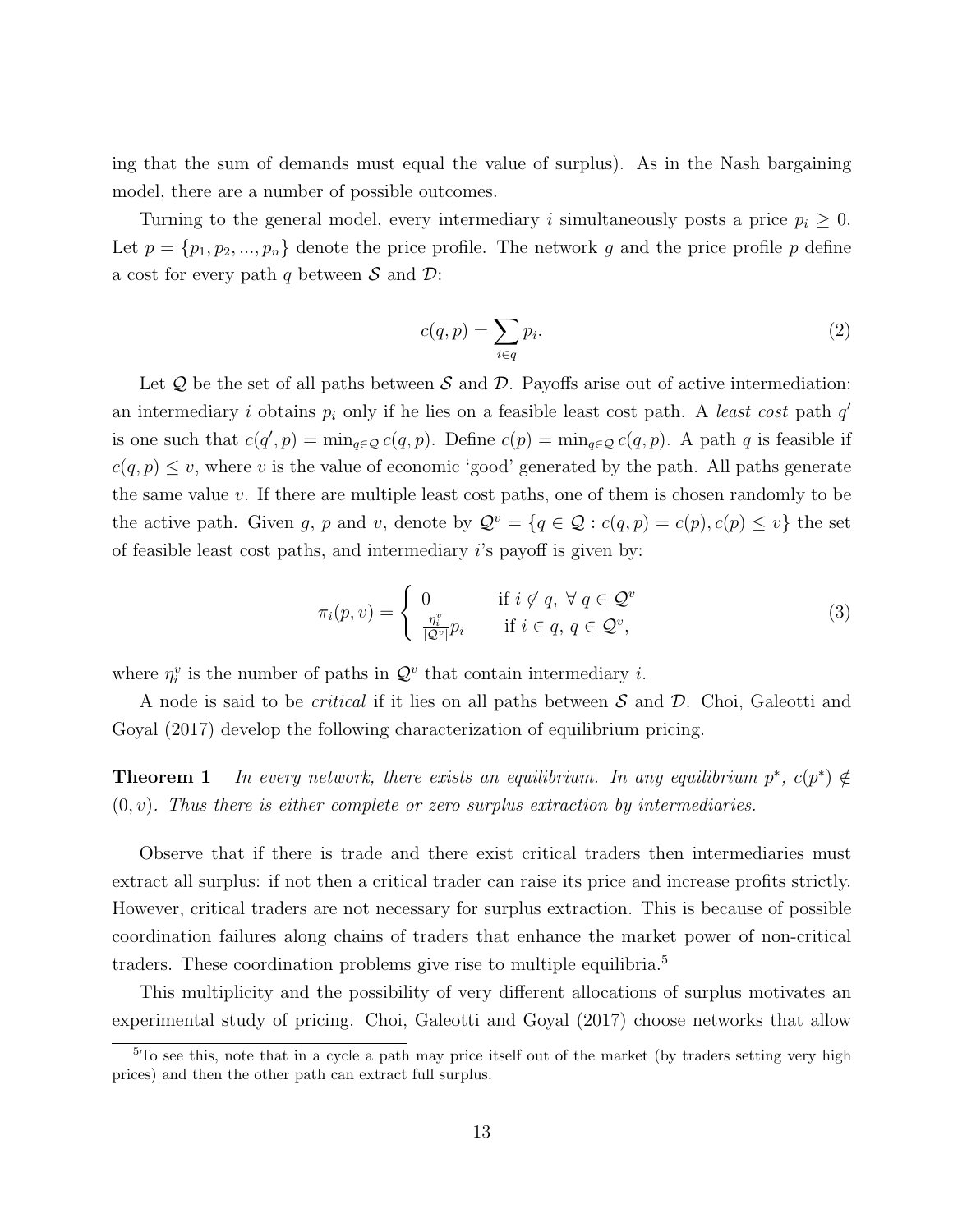

Figure 6: Networks in the laboratory

us to examine the roles of coordination, competition and market power. These networks are depicted in Figure 6.

The ring networks with four, six and ten traders allow us to focus on coordination and competition. For every choice of  $S$  and  $D$ , there are always two competing paths of intermediaries. In Ring 4, for any non-adjacent pair, there are two paths with a single intermediary each. Ring 6 and Ring 10 allow for situations with a higher (and possibly unequal) number of intermediaries on either path.

The Ring with Hubs and Spokes network allows for a study of the impact of market power: for instance, if S is located at  $a_1$  and D is located at  $a_2$ , intermediary A is a pure monopolist, while if  $D$  is  $b_1$  instead, then the intermediaries A and B play a symmetric Nash demand game. This network also creates the space for both market power and competition to come into play. For instance, if S is located at  $a_1$  and D is located at  $e_1$ , then there are two competing paths: a shorter path (through A, F, and E) and a longer path (through A, B, C, D, and E). Traders A and E are the only critical intermediaries.

Figure 7 presents intermediation costs in different treatments. To put these experimental variations into perspective, observe that in Ring 4, there is a unique equilibrium that corre-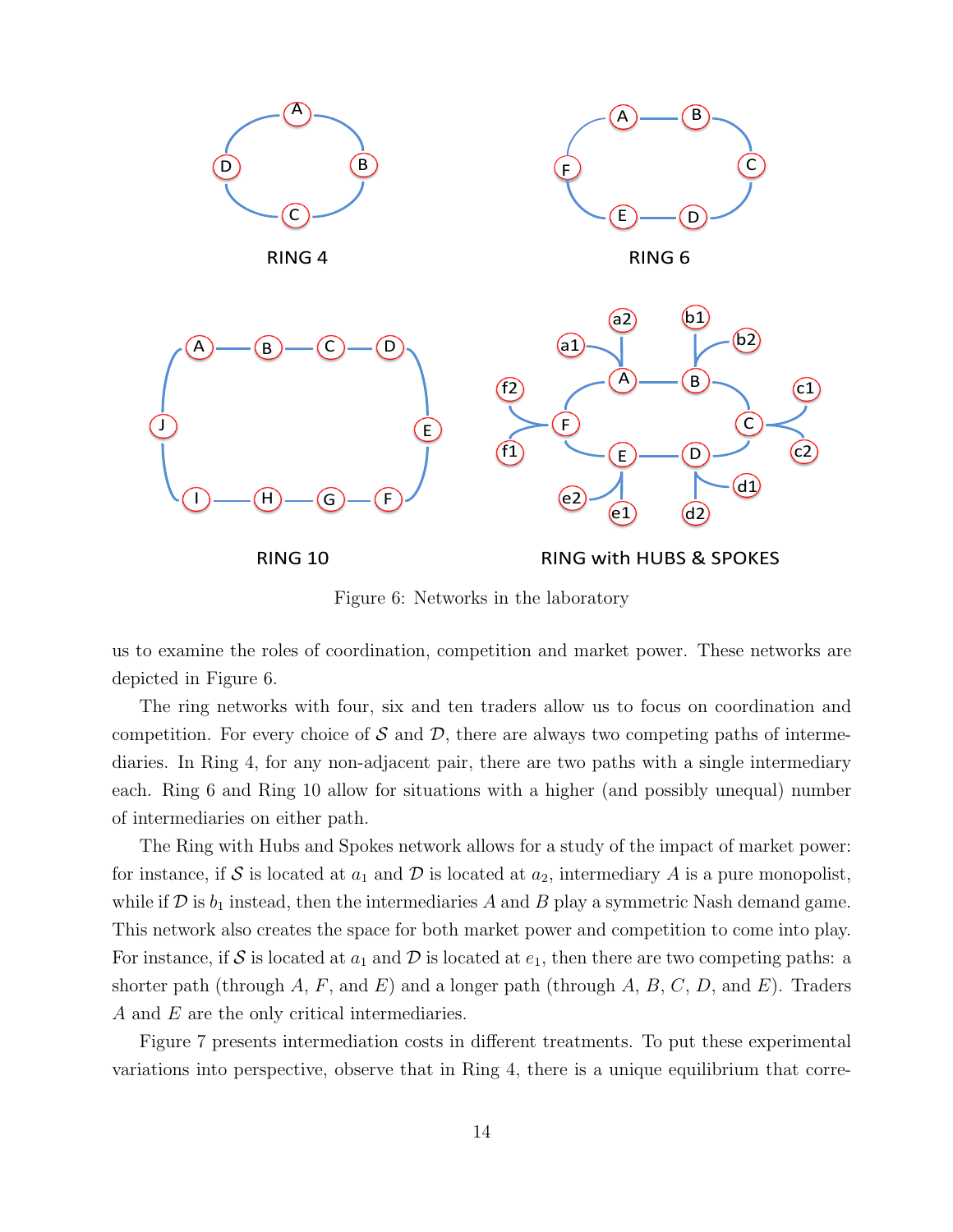

Figure 7: Costs of intermediation

sponds to the Bertrand outcome. In every other network, whenever there are at least two intermediaries on every path, there exist both efficient and inefficient equilibria.<sup>6</sup>

In Ring 4, intermediation costs are around five percent of the surplus. In the other rings, intermediation costs vary between ten and twenty percent of the surplus. The overall conclusion is that intermediation costs in all ring networks are modest and, between the two efficient equilibria, are much closer to the one with zero intermediation cost, especially in the smaller rings.

In the Ring with Hubs and Spokes, when S and D are served by a sole critical intermediary, the authors find a surplus extraction of 99 percent! Finally, when there are two competing paths and critical traders, the intermediation cost ranges between 62 percent and 83 percent. In the case without critical intermediaries, this cost falls sharply to around 28 percent, which is comparable to the low-cost outcome found in Rings. These observations are summarized as follows:

Finding 1: The presence of critical traders is both necessary and sufficient for large surplus extraction by intermediaries. In Rings with four, six, and ten traders, intermediation costs are small (ranging from 5 percent to 20 percent). In the Ring with Hubs and Spokes, with critical traders, intermediation costs are large (ranging from 60 percent to over 95 percent).

I turn now to the issue of how surplus is divided between critical and non-critical intermediaries. Table 1 presents the average fraction of intermediation costs charged by critical

 $6$ Observe that an equilibrium is inefficient if no trade takes place, and this happens if the cost of using any path exceeds the value v.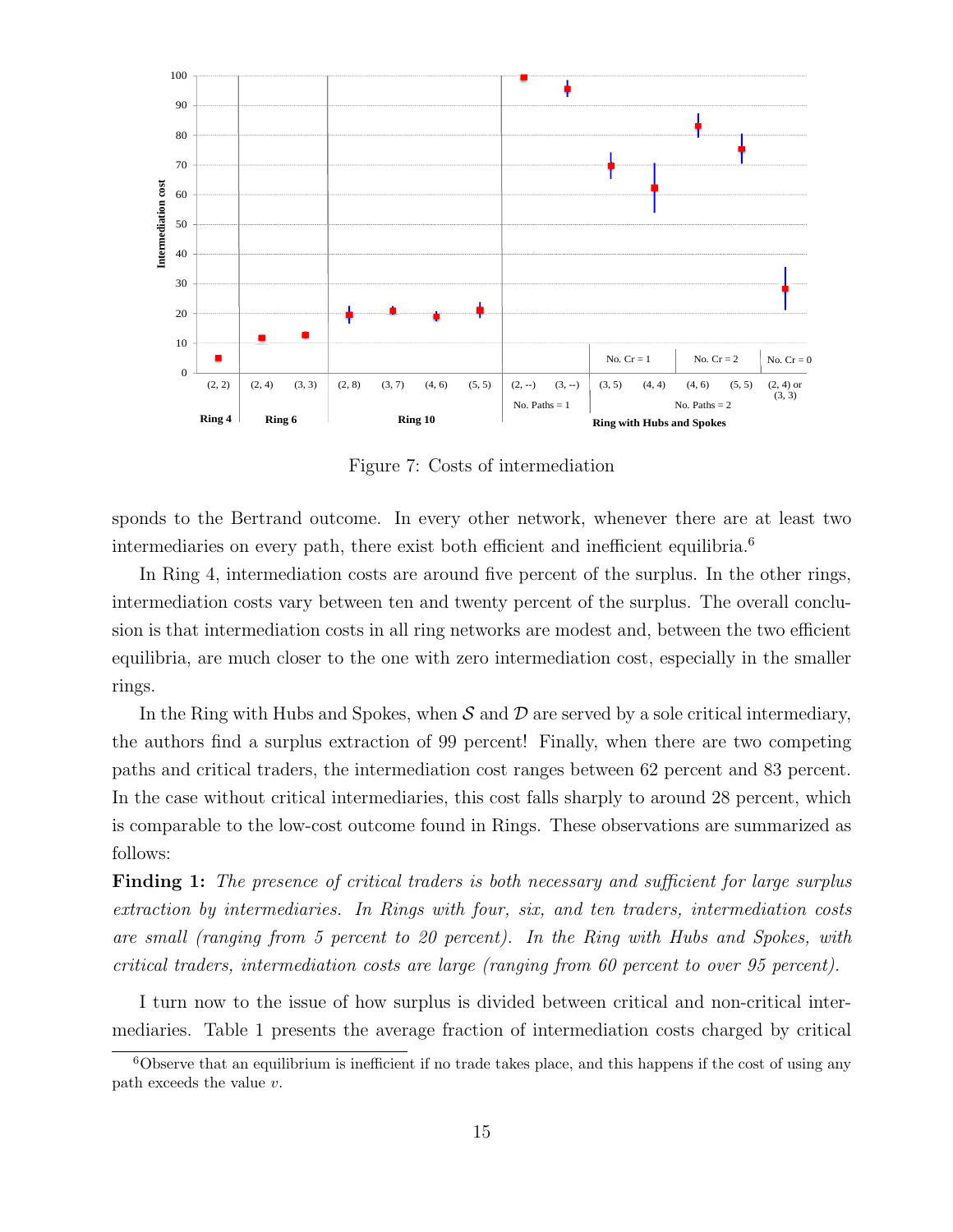| <b>Network</b>                         | $(\text{\#Cr}, \text{\#Paths}, d(q), d(q'))$ | Rounds      |           |                 |
|----------------------------------------|----------------------------------------------|-------------|-----------|-----------------|
|                                        |                                              | $1 \sim 20$ | $21 - 41$ | $41 \approx 60$ |
| Ring with<br>Hubs and<br><b>Spokes</b> | (1, 2, 3, 5)                                 | 0.56        | 0.68      | 0.72            |
|                                        |                                              | (20)        | (26)      | (25)            |
|                                        | (1, 2, 4, 4)                                 | 0.48        | 0.56      | 0.67            |
|                                        |                                              | (16)        | (13)      | (10)            |
|                                        | (2, 2, 4, 6)                                 | 0.73        | 0.77      | 0.80            |
|                                        |                                              | (16)        | (19)      | (24)            |
|                                        | (2, 2, 5, 5)                                 | 0.65        | 0.67      | 0.74            |
|                                        |                                              | (8)         | (8)       | (11)            |

Notes. The number in a cell is the average fraction of costs charged by critical traders. The number of observations is reported in parentheses. #Cr denotes the number of critical intermediaries, #Paths denotes the number of paths connecting buyer and seller,  $d(q)$  denotes the length of path q beween buyer and seller.

Table 1: Surplus division among intermediaries

traders, conditional on exchange. The number within parentheses is the number of group observations. Looking at the last 20 rounds, we observe that 67 percent to 80 percent of intermediation costs go to the critical trader(s). In all the cases, regardless of whether an exchange takes place along the shorter or longer path, the number of non-critical traders is at least as large as the number of critical traders. This is consistent with the pricing behavior of different intermediaries, as reported in Figure 8.<sup>7</sup> This leads to:

Finding 2: In the Ring with Hubs and Spokes, critical intermediaries set higher prices and earn a much higher share of surplus than non-critical intermediaries.

The experiments establish that subjects avoid coordination problems. As a result, trade always takes place, critical traders make large profits while non-critical traders make very little profits.

The results are sharp but it is possible to argue that criticality is too demanding: a node that lies on most (but not all) paths has the same status as compared to a node that lies on only one path. Moreover, all critical paths have equal status in the model. It may be argued that the location in the path – upstream or downstream – should matter. Related work with alternative pricing protocols develops these points. For auctions, see Kotowski and Leister (2014) and Gottardi and Goyal (2012); for bargaining, see Condorelli, Galeotti and Renou (2016), Gofman (2011), and Manea (2017); for bid-and-ask prices, see Acemoglu and Ozdaglar (2007), Blume et al. (2007) and Gale and Kariv (2009).<sup>8</sup>

<sup>&</sup>lt;sup>7</sup>The numbers along the x-axis indicate the length of the two shortest paths between  $S$  and  $D$  in the different treatments.

<sup>8</sup>For an extended discussion on trading outcomes under different pricing protocols, see Choi, Galeotti and Goyal (2016).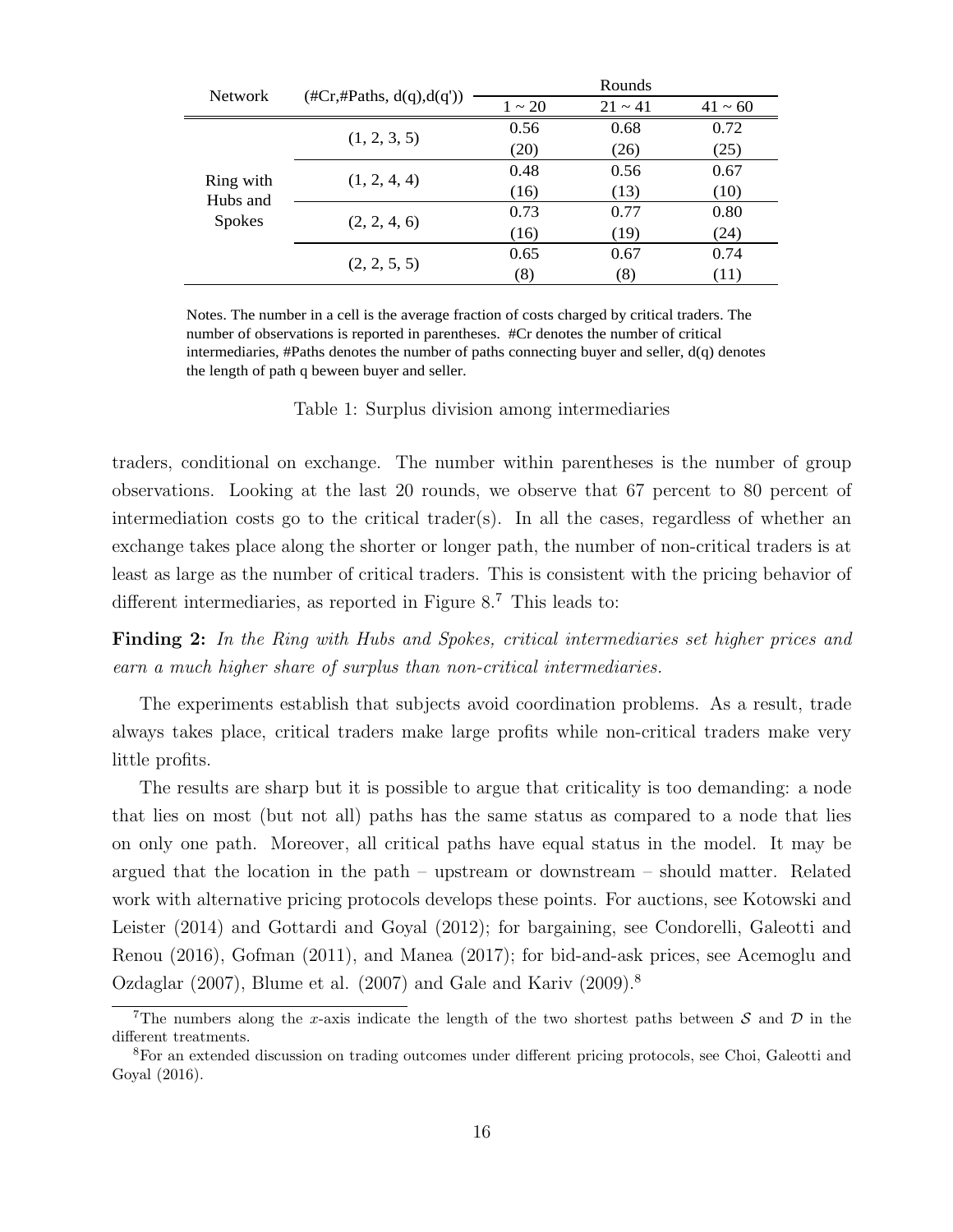

Figure 8: Price behavior across intermediary types

In this section I have considered games with local and global effects. For a general discussion on the nature of strategic interaction in networks, see Goyal (2007). An early paper that consider games on a network with a combination of local and global (market) effects is Goyal and Moraga-Gonzalez (2001). For more recent surveys on the subject, see Jackson and Zenou (2014) and Bramoulle and Kranton (2016). An important message from this literature is that, by varying the strategic structure of payoffs, we can bring different elements of networks into play. The two examples discussed in this section illustrate this general point. In the public goods game, maximal independent sets are important for understanding behavior, while in the pricing game it is criticality (and related notions of betweenness centrality) that are relevant. Moreover, the discussion also shows how heterogeneity in network properties can have powerful effects on choice, on payoffs, and on welfare.

## 5 Combining actions and link formation

This section will present models that combine choices on actions and linking. I will draw upon original papers by Galeotti and Goyal (2010) and Goyal and Vega-Redondo (2007), and a recent survey paper by Vega-Redondo (2016).

We invest time in acquiring information ourselves, but we also link with others and learn from them. I start with some general observations on patterns of communication. The clas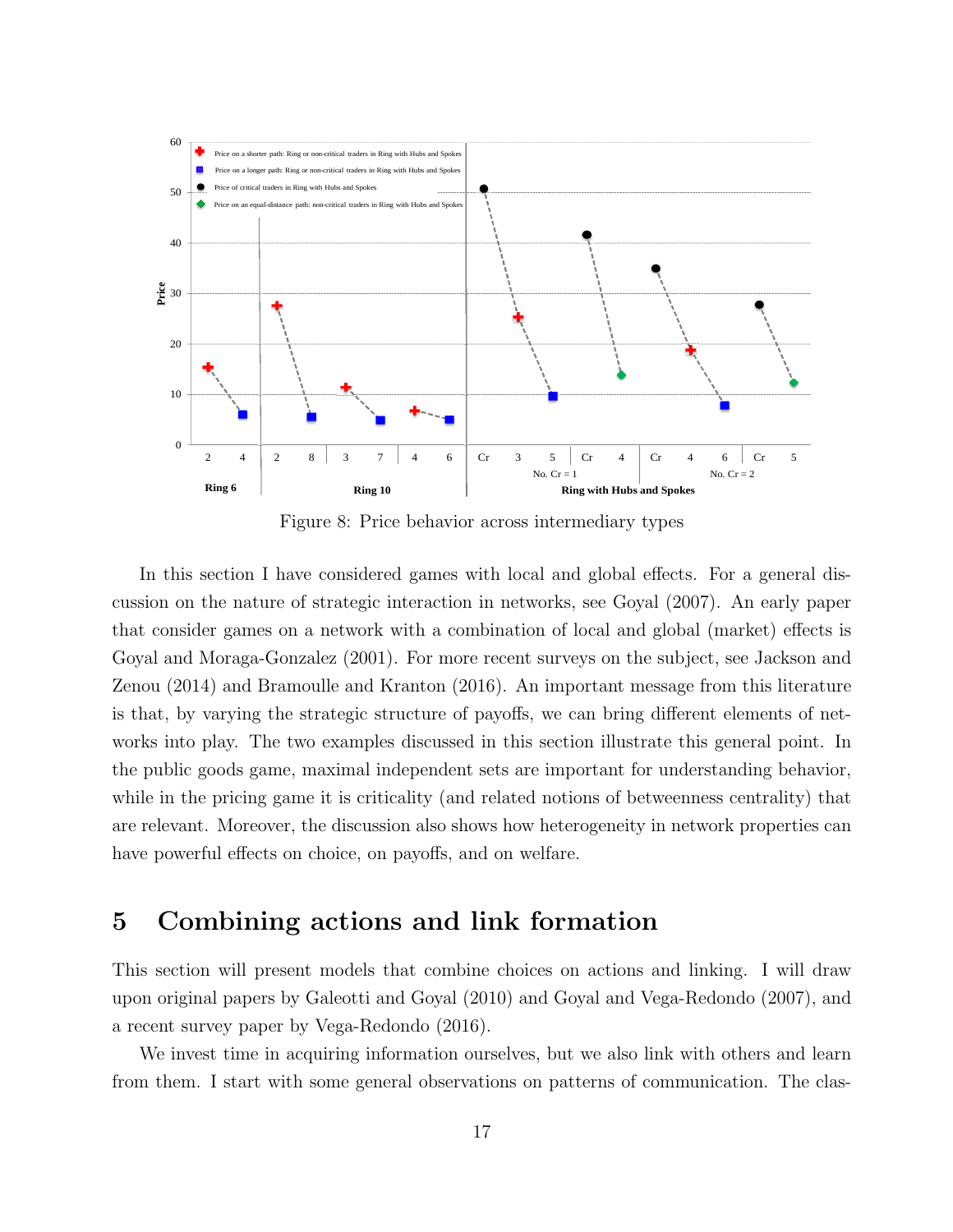sical early work of Lazarsfeld, Berelson, and Gaudet (1948) and Katz and Lazersfeld (1955) found that personal contacts play a dominant role in disseminating information which in turn shapes individuals decisions. In particular, they identified 20 percent of their sample of 4,000 individuals as the primary source of information for the rest. The Law of the Few subsumes these empirical findings: in social groups, a majority of individuals get most of their information from a very small subset of the group, viz., the *influencers*. Moreover, research suggests that there are minor differences between the observable economic and demographic characteristics of the influencers and the others. This suggests that individual interactions may play an important role in sustaining such high levels of heterogeneity.

#### 5.1 The Law of the Few

Motivated by these observations, and building on Bala and Goyal (2000) and Bramoulle and Kranton (2007), Galeotti and Goyal (2010) propose the following model of activity and interactions. Suppose individuals choose to personally acquire information and to form connections with others to access the information these contacts acquire. Their main finding is that every (strict) equilibrium of the game exhibits the 'Law of the Few'. The network has a core-periphery architecture; the players in the core acquire information personally, while the peripheral players acquire no information personally but form links and get all their information from the core players. The core group is small relative to the number of individuals.<sup>9</sup> Figure 9 presents a collection of core-periphery networks.

As usual, let  $N = \{1, 2, ..., n\}$  with  $n \geq 3$  be the set of players and let i and j be typical members of this set. Each player i chooses a level of personal information acquisition  $x_i \in X$ and a set of links with others to access their information, which is represented as a (row) vector  $\mathbf{g}_i = (g_{i1}, ..., g_{ii-1}, g_{ii+1}, ..., g_{in}),$  where  $g_{ij} \in \{0, 1\}$ , for each  $j \in N \setminus \{i\}.$  We will suppose that  $X = [0, +\infty)$  and that  $\mathbf{g}_i \in G_i = \{0, 1\}^{n-1}$ . We say that player i has a link with player j if  $g_{ij} = 1$ . A link between player i and j allows both players to access the information personally acquired by the other player. The set of strategies of player i is denoted by  $S_i = X \times G_i$ . Define  $S = S_1 \times ... \times S_n$  as the set of strategies of all players. A strategy profile  $\mathbf{s} = (\mathbf{x}, \mathbf{g}) \in S$ specifies the personal information acquired by each player,  $\mathbf{x} = (x_1, x_2, ..., x_n)$ , and the network of relations  $\mathbf{g} = (\mathbf{g}_1, \mathbf{g}_2, ..., \mathbf{g}_n).$ 

The network of relations  $g$  is a directed graph; let  $G$  be the set of all possible directed

<sup>&</sup>lt;sup>9</sup>A number of subsequent papers have explored models that combine behavior and formation of structure; see e.g., Baetz (2014) and Hiller (2012).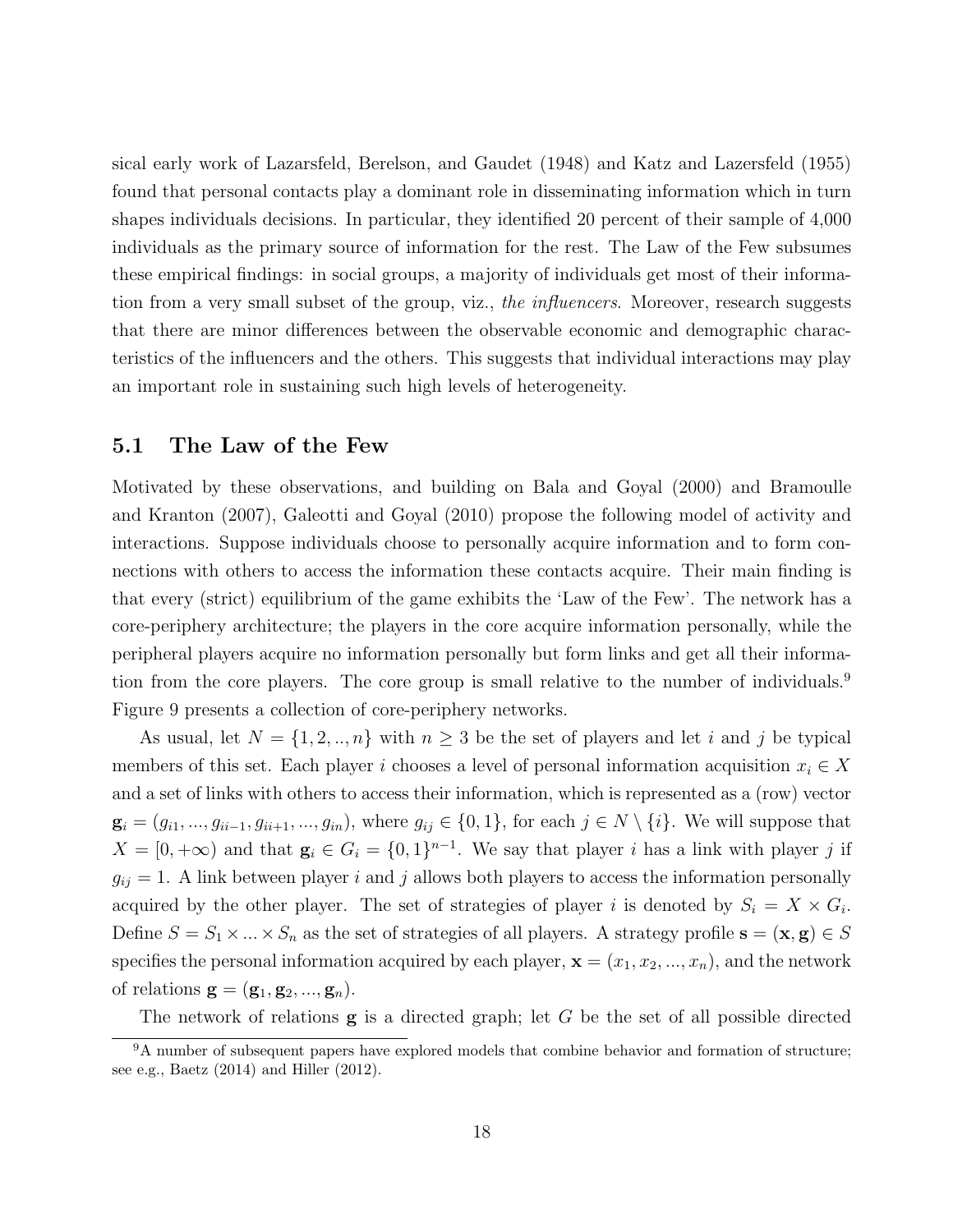

Figure 9: Core-Periphery Networks.

graphs on *n* vertices. Define  $N_i(\mathbf{g}) = \{j \in N : g_{ij} = 1\}$  as the set of players with whom i has formed a link. Let  $\eta_i(\mathbf{g}) = |N_i(\mathbf{g})|$ . The closure of **g** is an undirected network denoted by  $\bar{\mathbf{g}} = cl(\mathbf{g})$ , where  $\bar{g}_{ij} = \max\{g_{ij}, g_{ji}\}\$  for each i and j in N. In words, the closure of a directed network involves replacing every directed edge of g by an undirected one. Define  $N_i(\bar{\mathbf{g}}) = \{j \in N : \bar{g}_{ij} = 1\}$  as the set of players directly connected to i. The undirected link between two players reflects bilateral information exchange between them.

The payoffs to player i under strategy profile  $\mathbf{s} = (\mathbf{x}, \mathbf{g})$  are:

$$
\Pi_i(\mathbf{s}) = f\left(x_i + \sum_{j \in N_i(\bar{\mathbf{g}})} x_j\right) - cx_i - \eta_i(\mathbf{g})k,\tag{4}
$$

where  $c > 0$  reflects the cost of information and  $k > 0$  is the cost of linking with one other person. As in section 3, assume that  $f(y)$  is twice continuously differentiable, increasing, and strictly concave in y. Also assume that there is a  $\hat{y} > 0$  such that  $f'(\hat{y}) = c$ .

It is easy to see, using arguments from Section 3, that every player must access at least  $\hat{y}$  information. Moreover, the perfect substitutability of own and neighbors' information and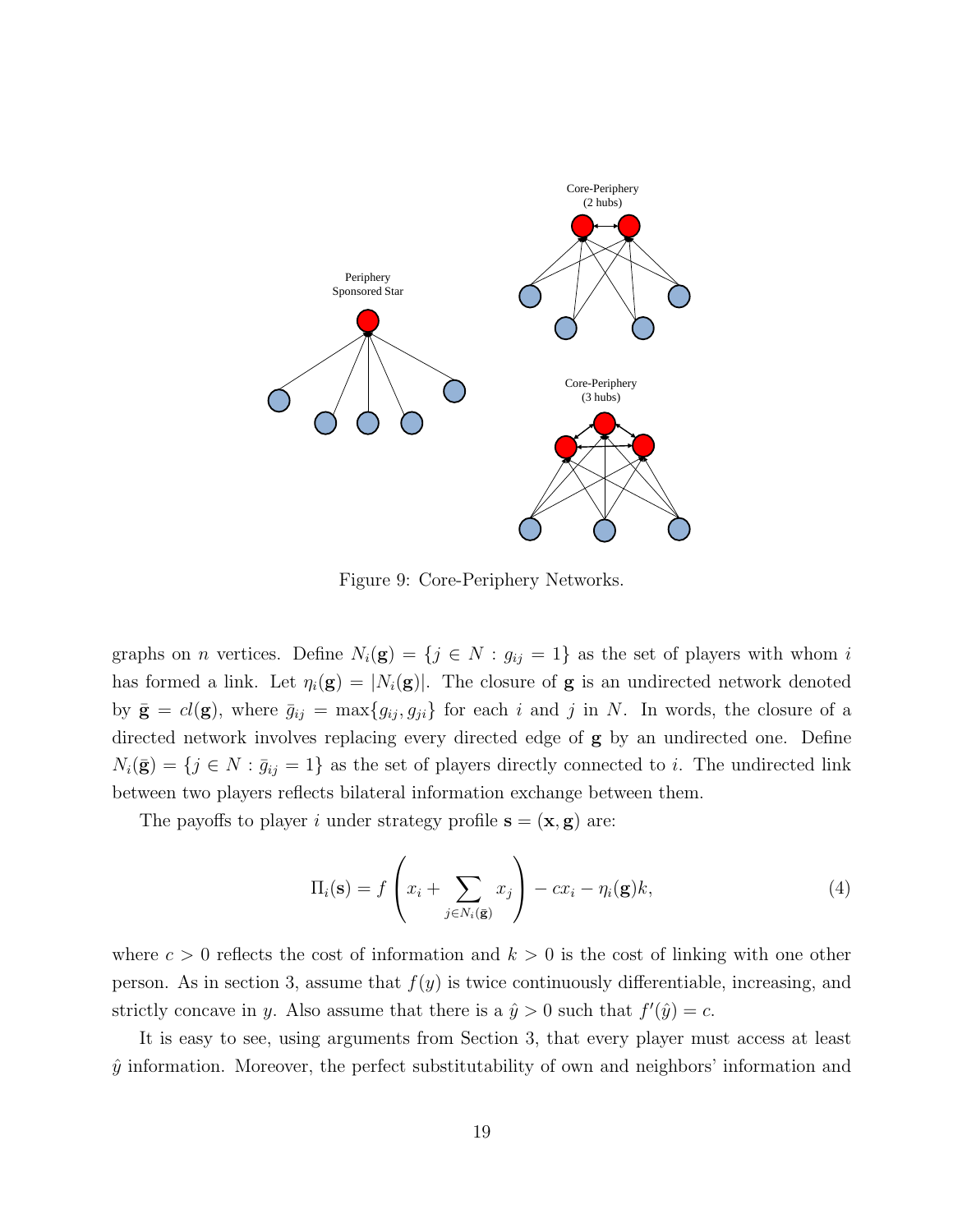the linearity in the costs of acquiring information imply that if a player personally acquires information then the sum of the information he acquires and the information acquired by his neighbors must equal  $\hat{y}$ . We next observe that if some player acquires  $\hat{y}$ , and if  $k < c\hat{y}$ , then it is optimal for all other players to acquire no information personally and to form a link with this player. For a strategy profile  $s = (x, g)$ , let us define  $I(s) = \{i \in N | x_i > 0\}$  as the set of players who acquire information personally, and let  $y_i(\bar{\mathbf{g}}) = \sum_{j \in N_i(\bar{\mathbf{g}})} x_j$  be the information that i accesses from his neighbors. So we know how much information everyone must access. Now we turn to the distribution of personal information acquisition, the aggregate information acquired in a social group and the structure of social communication. Galeotti and Goyal (2010) establish:

**Proposition 3** Suppose payoffs are given by  $(4)$  and  $k < c\hat{y}$ . In every strict equilibrium  $\mathbf{s}^* = (\mathbf{x}^*, \mathbf{g}^*)$ : (1).  $\sum_{i \in N} x_i^* = \hat{y}$ , (2). the network has a core-periphery architecture, hubs acquire information personally and spokes acquire no information personally, and (3). for given c and k, the ratio  $|I(\mathbf{s}^*)|/n \to 0$  as  $n \to \infty$ .

Galeotti and Goyal (2010) provide the following intuitive explanation for this result. In this model, returns from information are increasing and concave while the costs of personally acquiring information are linear. This implies that on his own an individual would acquire a certain amount of information, which for the purposes of this discussion is normalized so that  $\hat{y} = 1$ . The second element in this model is the substitutability of information acquired by different individuals. This implies that if A acquires information on his own and receives information from player B then in the aggregate he must have access to 1 unit of information (else he could strictly increase his payoff by modifying personal information acquisition). The third and key element is that links are costly and rationally chosen by individuals. The implication of this is that if A finds it optimal to maintain a link with B then so must every other player. Hence, the group of individuals who acquire information must be completely linked and the aggregate information acquired in the society must equal exactly 1. Moreover, since linking is costly, A will only link with B if B acquires a certain minimum amount of information. Since total information acquired is 1, it follows that there is an upper bound to the number of people who will acquire information: this upper bound is independent of the number of players n. And so the proportion of information acquirers will be negligible in a large group. Finally, we observe that since the aggregate information acquired in the group is 1, everyone who does not personally acquire information must be linked to all those who acquire information, yielding the core-periphery network.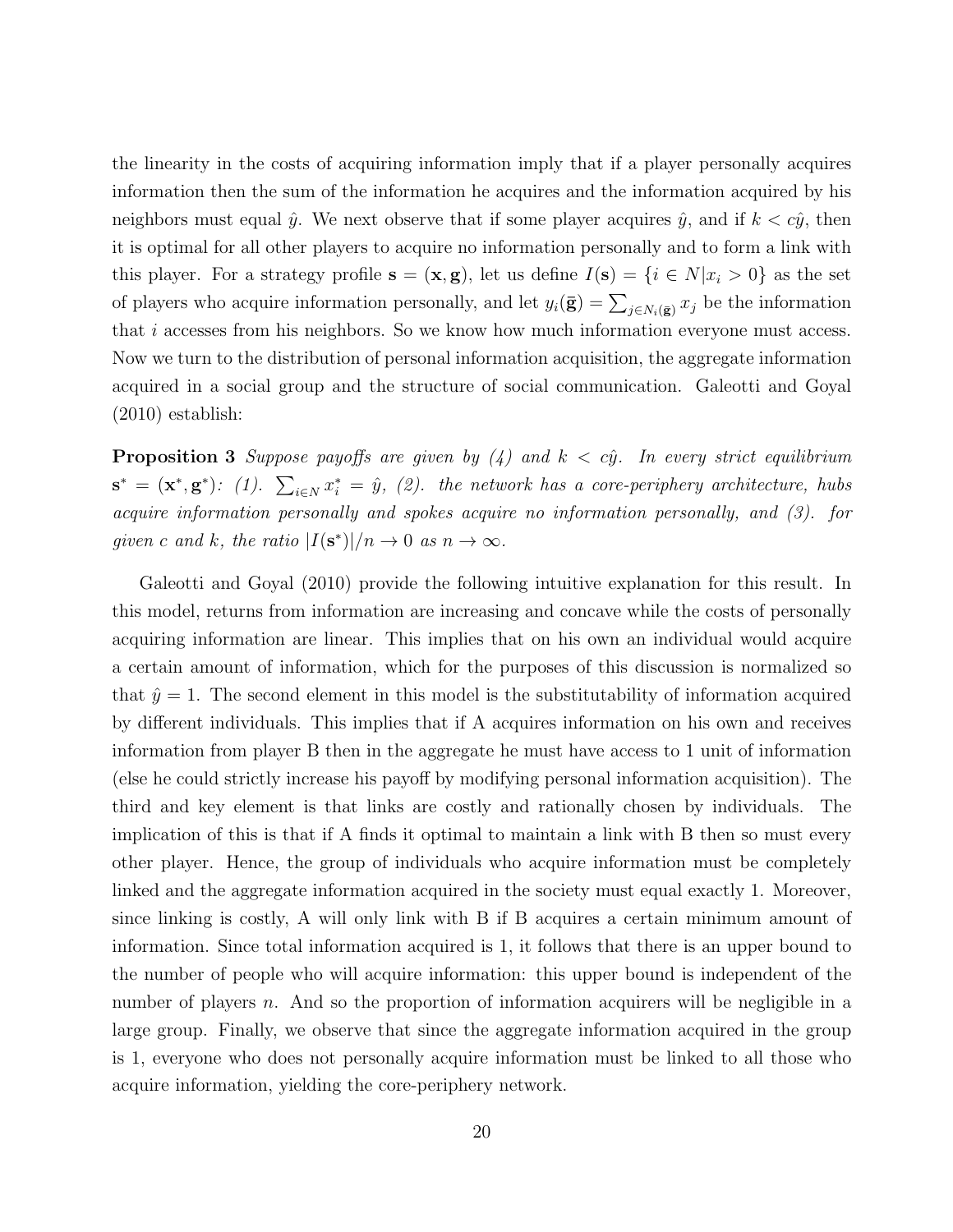The result mentioned above is derived in a setting where individuals are ex-ante identical. A recurring theme in the empirical work is that influencers have have demographic characteristics which are similar to those of others. But this work also finds that they have distinctive attitudes which include higher attention to general market information and enjoyment in acquiring information, see e.g., Feick and Price (1987). This motivates a study of the consequences of small heterogeneity in individual characteristics. Our main finding is that if an individual has a slight cost advantage in acquiring information (or a greater preference for information) then in equilibrium this person is always the unique hub. Small heterogeneities thus help select individuals who play dramatically different roles in social organization.

A natural way to model this difference is to suppose that some players have slightly lower costs of acquiring information. Galeotti and Goyal (2010) consider a situation where  $c_i = c$  for all  $i \neq 1$ , while  $c_1 = c - \epsilon > 0$ , where  $\epsilon > 0$  is a small number. Let  $\hat{y}_1 = \arg \max_y f(y) - c_1y$ . Clearly, as long as  $\epsilon > 0$ ,  $\hat{y}_1 > \hat{y}$ , and  $\hat{y}_1 \to \hat{y}$  as  $\epsilon \to 0$ . They establish the following result on strict Nash equilibria:

**Proposition 4** Suppose payoffs are given by (4),  $c_i = c$  for all  $i \neq 1$  and  $c_1 = c - \epsilon$ , where  $\epsilon > 0$ . If  $k < f(\hat{y}_1) - f(\hat{y}) + c\hat{y}$  then in a strict equilibrium  $\mathbf{s}^* = (\mathbf{x}^*, \mathbf{g}^*)$ : (1).  $\sum_{i \in N} x_i^* = \hat{y}_1$ . (2). the network is a periphery-sponsored star and player 1 is the hub, and (3). either  $x_1^* = \hat{y}_1$ and spokes choose  $x^* = 0$ ,  $OR$ ,  $x_1^* = [(n-1)\hat{y} - \hat{y}_1]/[n-2]$  and  $x^* = [\hat{y}_1 - \hat{y}]/[n-2]$ .

This result shows that a very small difference in the cost of acquiring information is sufficient to separate the player who will acquire information and act as a hub from those who will acquire little or no information personally and will only form connections.

Following on Galeotti and Goyal (2010) the intuition for this result may be explained as follows: First, observe that for the low cost player the optimal information level is greater than the optimal information level for other players, i.e.,  $\hat{y}_1 > \hat{y}$ . From the arguments developed in Proposition 2 we know that aggregate information acquired by all players other than player 1 will be at most  $\hat{y}$ . This implies that in equilibrium, player 1 must acquire information personally,  $x_1 > 0$ . If  $x_1 = \hat{y}_1$ , the best reply of every other player is to acquire no information and to form a link with player 1. In case  $x_1 < \hat{y}_1$  we know, from arguments in Proposition 1, that  $x_1 + y_1 = \hat{y}_1$  and so there is a player  $i \neq 1$  with  $x_i > 0$  and  $x_i + y_i(\bar{g}) = \hat{y}$ . If some player wants to link with  $i$  then so must everyone else. But then player  $i$  accesses all information  $\hat{y}_1$ ; since  $\hat{y}_1 > \hat{y}$ , this contradicts Proposition 1. Thus no player must have a link with player  $i \neq 1$  in equilibrium. Hence, i must form a link with player 1, and, from the optimality of linking, so must every other player. Finally, since every player is choosing positive effort, the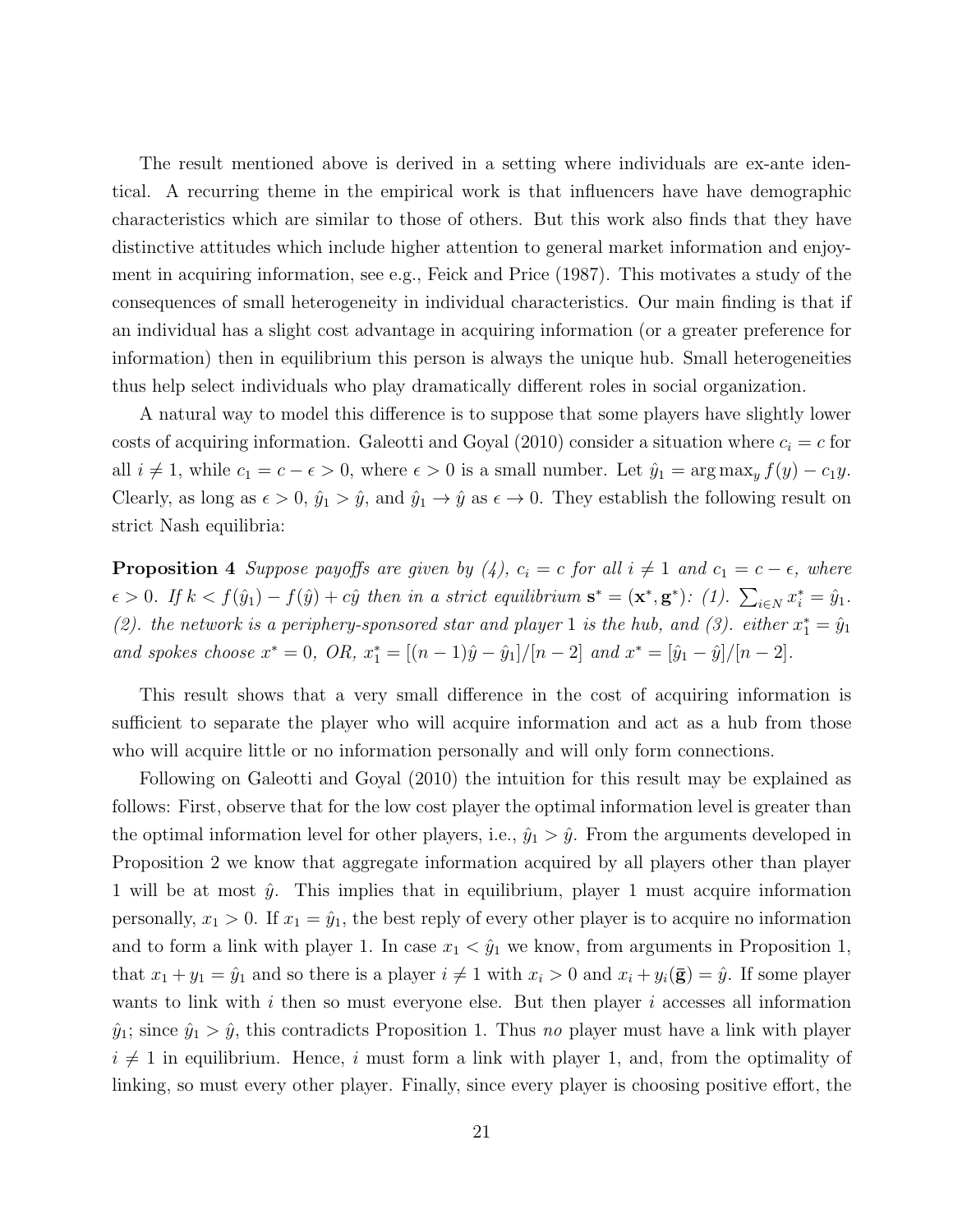equilibrium values of  $x_1$  and  $x_i$  can be derived from the two equations  $x_1 + (n-1)x_i = \hat{y}_1$  and  $x_1 + x_i = \hat{y}.$ 

We briefly note that payoffs may be very unequal in the core-periphery networks: so in the case of a single hub for instance the central player earns  $f(\hat{y}) - c\hat{y}$ , while the spokes each earn  $f(\hat{y}) - k$ . In the event that  $c\hat{y}$  is much larger than k, the payoff of the hub players is much smaller than the spokes. On the other hand in the case of multiple hubs, it is possible the hubs earn a great deal more than the spokes. So information investment activity and linking can lead to very specialized patterns of behavior and very heterogeneous networks.

#### 5.2 Intermediation Rents and Network Formation

In the trading game, we showed that intermediaries earn large payoffs if and only if they are 'critical'. In this section, we consider a network formation game in which traders seek to link with each other to carry out exchange and also to extract intermediation rents by becoming critical. We wish to understand whether criticality is sustainable in such an environment and how the payoffs are distributed.

The discussion here is based on Goyal and Vega-Redondo (2007). Suppose traders can exchange goods and that this creates a surplus of 1. Networks are relevant because this exchange can be undertaken only if these traders know each other personally or there is a sequence of personal connections which indirectly link the two traders. In the case where traders know each other they each get one-half of the surplus. If they are linked indirectly then the allocation of the surplus depends on the competition between the intermediary agents. Following the discussion in Section 3, suppose that competition between paths between any two players  $j$  and  $k$  leads to full dissipation of market power: in other words intermediaries only make money if they are critical. We have thus combined the model of trading in networks above with a model of network formation.

We will consider a game of network formation in which players propose links. So a strategy for player i is  $s_i = \{s_{i,1}, \ldots, s_{i,n}\}\$ , where  $s_{i,j} \in \{0,1\}\$ . A link is formed between players i and j if both propose a link to each other, i.e.,  $s_{ij} = s_{ji} = 1$ . Denote by  $\mathcal{C}(j, k; g)$  the set of players who are critical to connect j and k in network g and let  $c(j, k; g) = |\mathcal{C}(j, k; g)|$ . Then, for any strategy profile  $s = (s_1, s_2, ..., s_n)$ , the (net) payoffs to player *i* are given by:

$$
\Pi_i(s_i, s_{-i}) = \sum_{j \in C_i(g)} \frac{1}{c(i, j; g) + 2} + \sum_{j, k \in N} \frac{I_{\{i \in C(j, k)\}}}{c(j, k; g) + 2} - \eta_i^d(g)c,
$$
\n(5)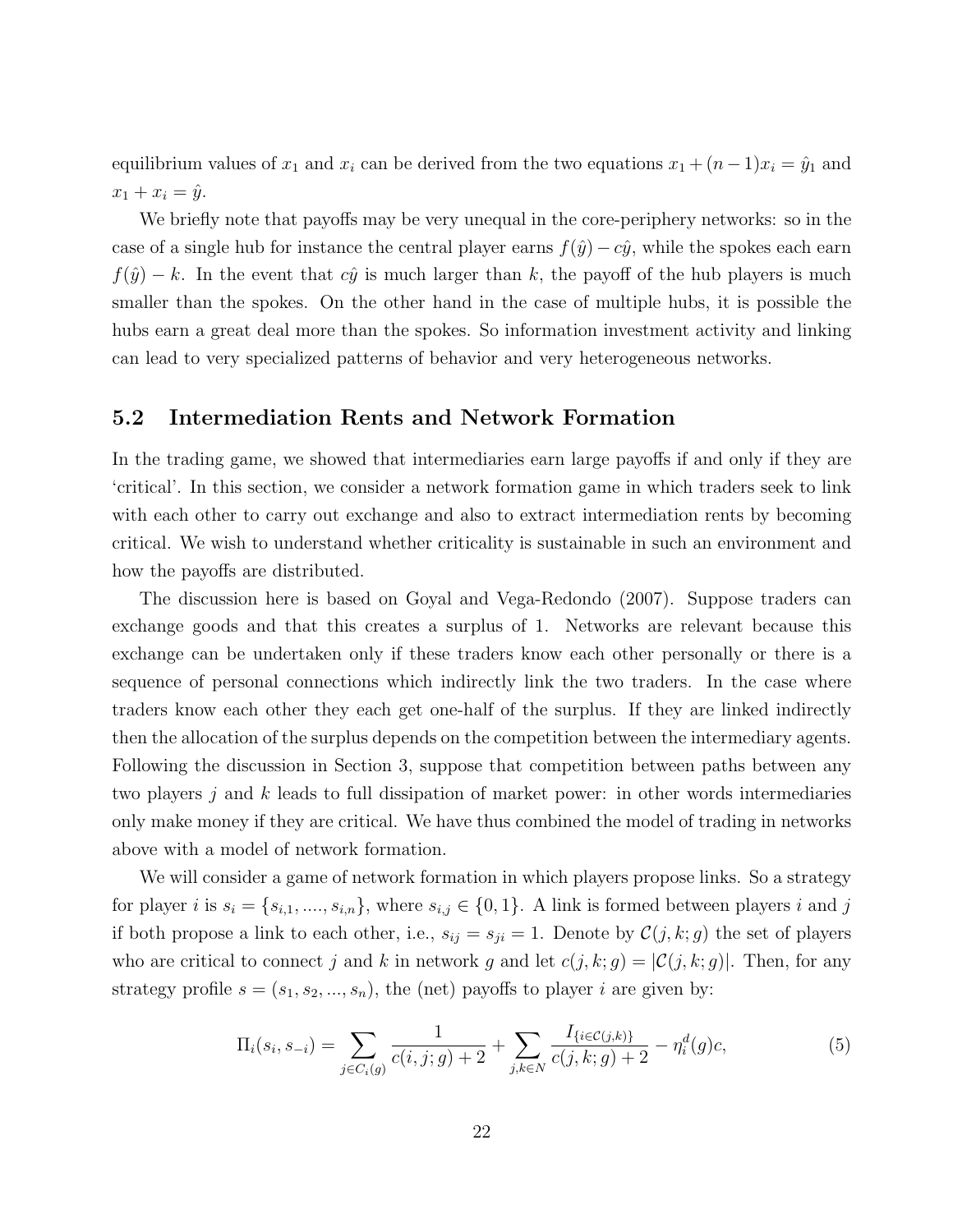where  $I_{\{i \in \mathcal{C}(j,k)\}} \in \{0,1\}$  stands for the indicator function specifying whether i is critical for j and k,  $\eta_i^d(g) = |\{j \in N : j \neq i, g_{ij} = 1\}|$  refers to the number of players with whom player i has a link, and  $c > 0$  is the cost per link.  $C_i(g)$  refers to the component of individual i in network g.

I now discuss the incentives to form and delete links and the nature of pairwise stable networks. It is easily seen that the star, the cycle containing all players and hybrid cyclestars (in which there is a cycle and all players outside the cycle have a single link to a single node in the cycle) are all pairwise stable. In the star the center earns a payoff of  $(n-1)[1/2 + ((n-2)/6) - c]$ , and has no incentive to a delete a single link so long as  $c < 1/2 + (n-2)/3$ . Two spokes have no incentive to form a link between them if  $c > 1/6$ , while no spoke has an incentive to delete a link if  $c < 1/2 + (n-2)/3$ . Thus a star is pairwise stable so long as  $1/6 < c < 1/2 + (n-2)/3$ .

In a cycle every player gets a payoff of  $(n - 1)/2 - 2c$ . An additional link is clearly not attractive since it does not create any extra surplus while it increases costs. Deleting one link is not attractive for an individual player as it makes a neighboring player critical for all transactions, which lowers individual payoffs by at least  $(n-2)/6$ . This clearly exceeds the cost c, for large enough n. Similar arguments can be used to show that hybrid cycle-star networks are pairwise stable (for some range of costs).

I now turn to deviations that involve greater coordination. Consider the case of two players choosing to add a link between themselves and delete a subset of links with others. To see how this may have large effects, consider the cycle network containing all players. Consider two players that are far apart in the cycle and establish a direct link. By simultaneously breaking one link each, they can produce a line and become central in it. In a line, they must pay intermediation costs to a number of others, but at the same time they both occupy prominent centrality positions in the line network. This deviation is illustrated in Figure 10.

Under some circumstances such deviations may be profitable and they have the effect of sharply restricting the set of 'equilibrium' networks. This possibility leads to a consideration of strict bilateral equilibrium networks. Goyal and Vega-Redondo (2007) propose the following definition.<sup>10</sup>

**Definition 1** A network  $g^*$  can be supported in a strict bilateral equilibrium (SBE) if the

 $10$ For a more detailed discussion of solution concepts in network formation games, see Goyal (2007). Here the strictness refers to the requirement that for every player the proposed strategy profile is strictly better than any network the player can attain on his own, given the strategy profile of all other players. This is the second condition in the definition.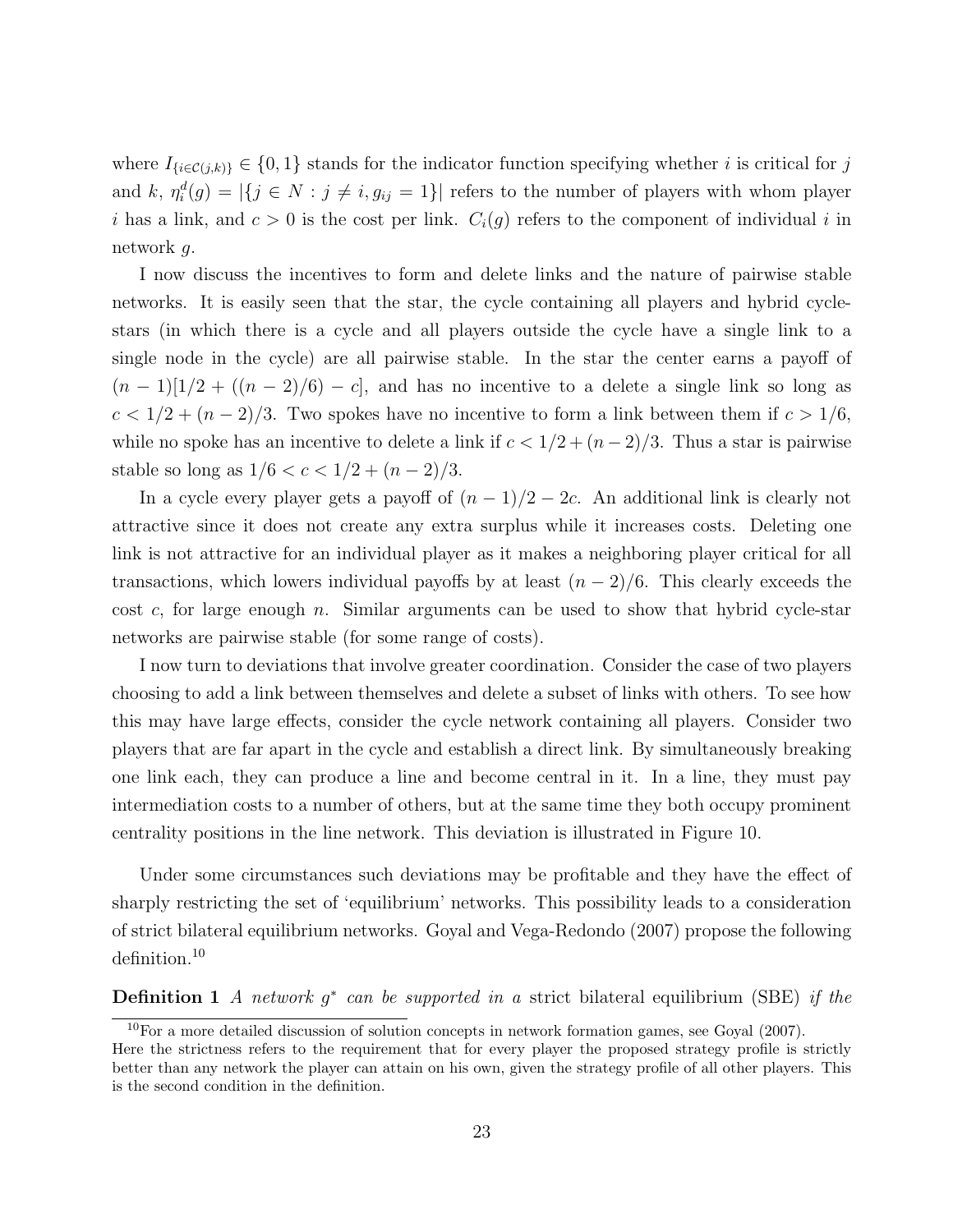

Figure 10: Bilateral deviations from cycle

following conditions hold:

- There exists a strategy profile  $s^*$  which supports  $g^*$  as a bilateral equilibrium.
- For any  $i \in N$ , and every  $s_i \in S_i$  such that:

 $g(s_i, s_{-i}^*) \neq g(s^*),$  $\Pi_i(g(s^*)) > \Pi_i(g(s_i, s_{-i}^*))$ 

- ;
- For any pair of players,  $i, j \in N$  and every strategy pair  $(s_i, s_j)$  with  $g(s_i, s_j, s_{-i-j}^*) \neq$  $g(\mathbf{s}^*)$ ,

$$
\Pi_i(g(s_i, s_j, s_{-i-j}^*) \ge \Pi_i(g(s_i^*, s_j^*, s_{-i-j}^*)) \Rightarrow \Pi_j(g(s_i, s_j, s_{-i-j}^*)) < \Pi_j(g(s_j^*, s_j^*, s_{-i-j}^*)).
$$
\n
$$
(6)
$$

Goyal and Vega-Redondo (2007) provide the following (partial) characterization of strict bilateral equilibrium networks.

**Proposition 5** Suppose payoffs satisfy (5) and that n is large. If  $1/6 < c < 1/2$  then the unique strict bilateral equilibrium network is the star, while if  $1/2 < c < 1/2 + (n - 2)/6$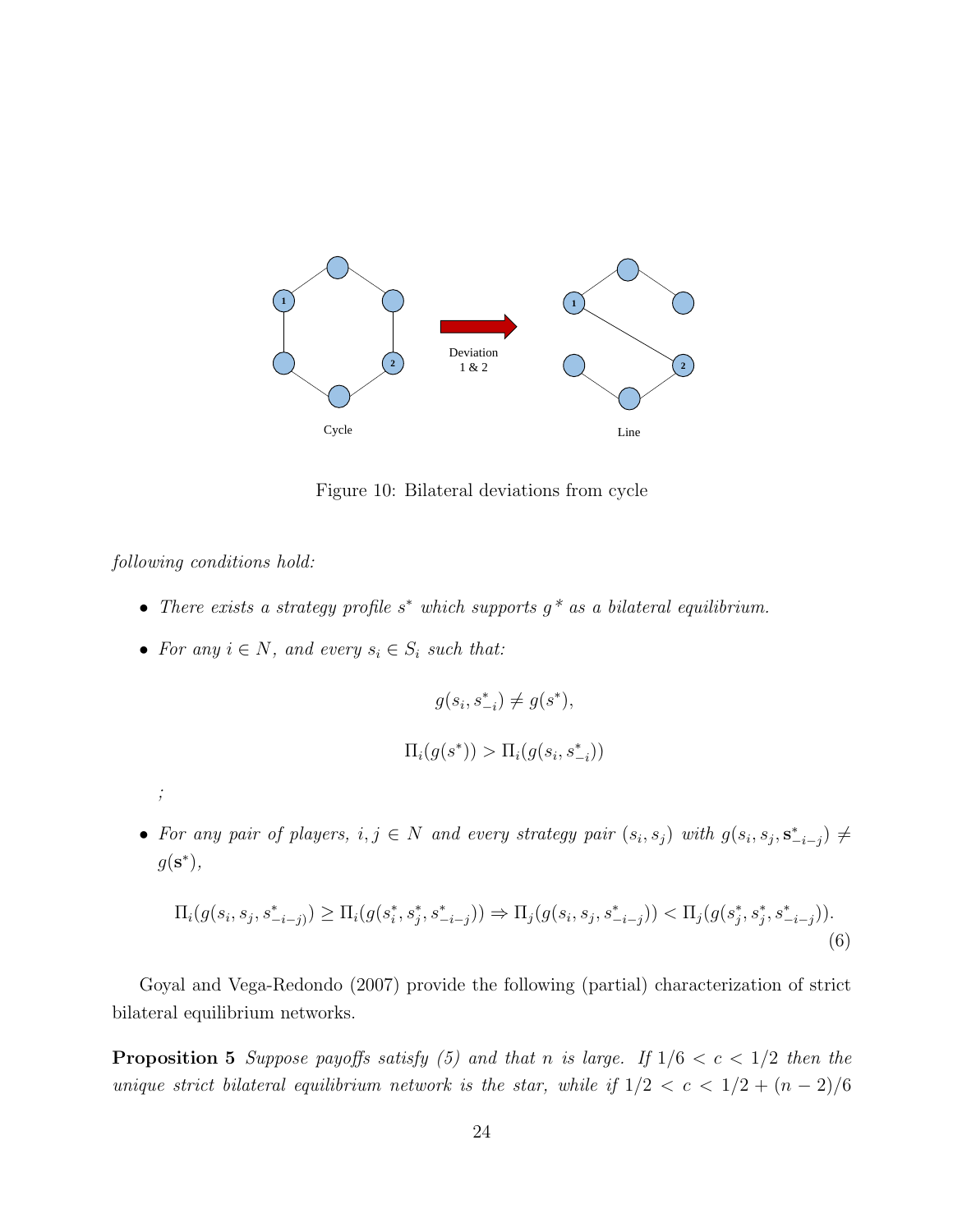

Figure 11: Incentives in minimal networks

then the star and the empty network are the only strict bilateral equilibrium networks. If  $c > 1/2 + (n-2)/6$  then the empty network is the unique strict bilateral equilibrium network.

There are four arguments in the proof. The *first* argument exploits access and intermediation advantages to show that an equilibrium network is either connected or empty. The second argument demonstrates agglomeration pressures: a minimal network with long paths cannot be sustained. This is because players located at the 'end' of the network benefit from connecting to a central player in order to save on intermediation costs (cutting path lengths) while a central player is ready to incur the cost of an additional link because this enhances her intermediation payoffs because she shares the intermediation rents with fewer other players. This deviation is illustrated in Figure 11.

The *third* argument builds on the above example of bilateral deviations to show that a cycle or a hybrid cycle-star network is not sustainable. The fourth argument rules out networks with two or more cycles. It is here that the requirement of strictness is invoked. Figure 12 illustrates how players 1 and 2 are indifferent between the network with two cycles and a network in which there is only one cycle.

Proposition 5 covers large societies and assumes that  $c > 1/6$ . Goyal and Vega-Redondo (2007) show that in small societies too strategic pressures will create the potential for a 'structural hole' and there will be players who earn large intermediation payoffs by spanning them. In case  $c < 1/6$ , the star is not an equilibrium, since peripheral players have a strict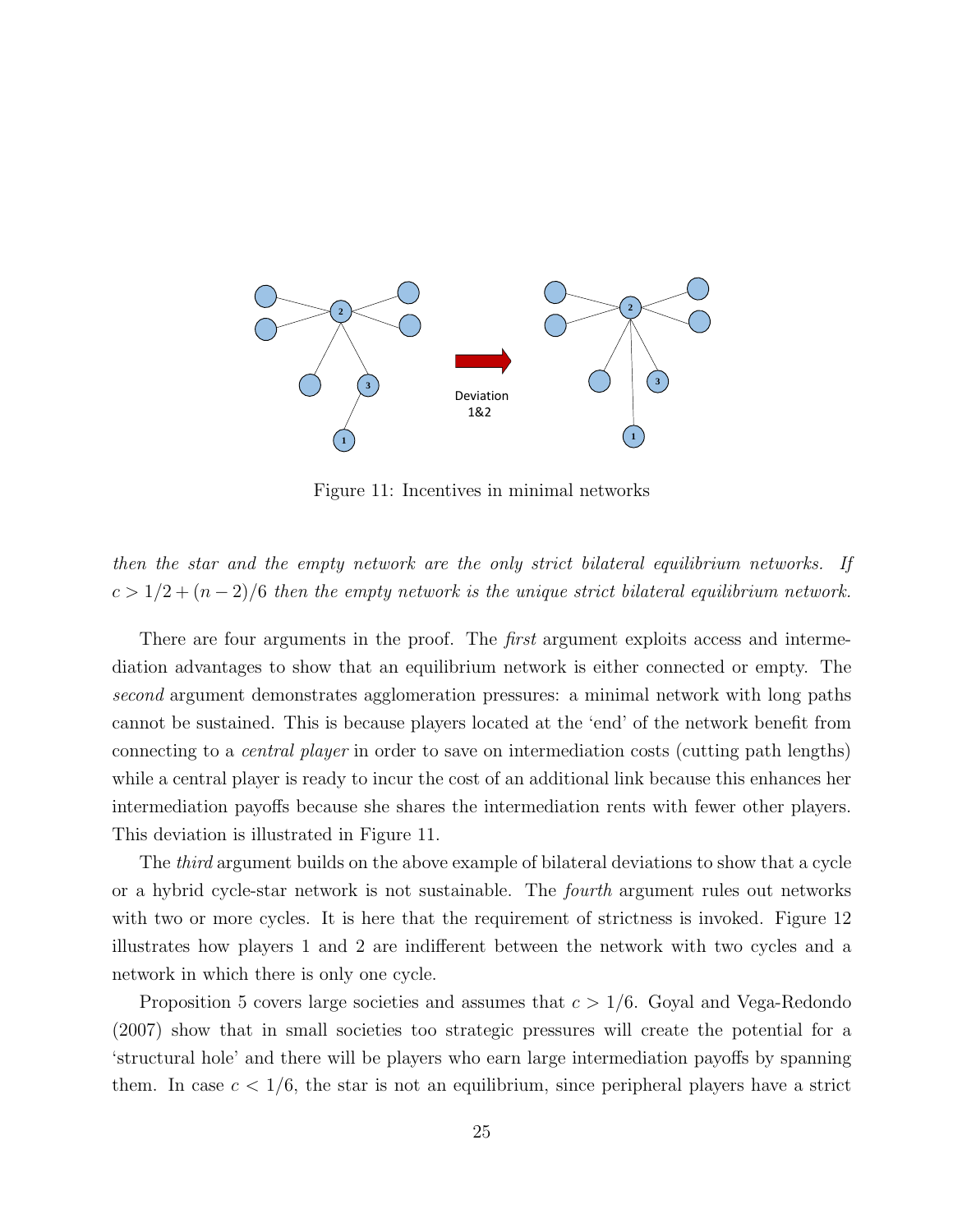

Figure 12: Instability in networks with two cycles

incentive to link up. For large societies, the above arguments show that no other network is a strict bilateral equilibrium. Thus if  $c < 1/6$  then there exist no strict bilateral equilibria.

I conclude this discussion with a comment on payoff inequality. In the star network the central player earns  $(n-1)(1/2 + ((n-2)/6) - c]$  while each of the peripheral players makes  $[1/2 + ((n-2)/3 - c]$ . The payoff difference between the central player and the peripheral player is large, and in particular, the ratio of the two payoffs is unbounded, as  $n$  gets large.

The discussion above shows that strategic linking pushes toward an extreme form of market power with a single critical node. One ingredient of the model that plays a important role in the analysis is that only a critical node can earns intermediation rents. In a recent paper, van der Leij, Veld and Hommes (2016) extend this model to allow for smoother competition between paths: here multiple paths may earn intermediation rents depending on a competition parameter  $\delta$ , that allows in the one extreme for full collusion and in the other extreme for Bertrand competition (as in the model above). They also show that small initial differences in size of banks can feedback to create a core-periphery network with large banks in the core. In particular, their model can reproduce the observed core-periphery structure in the Dutch interbank market for reasonable parameter values.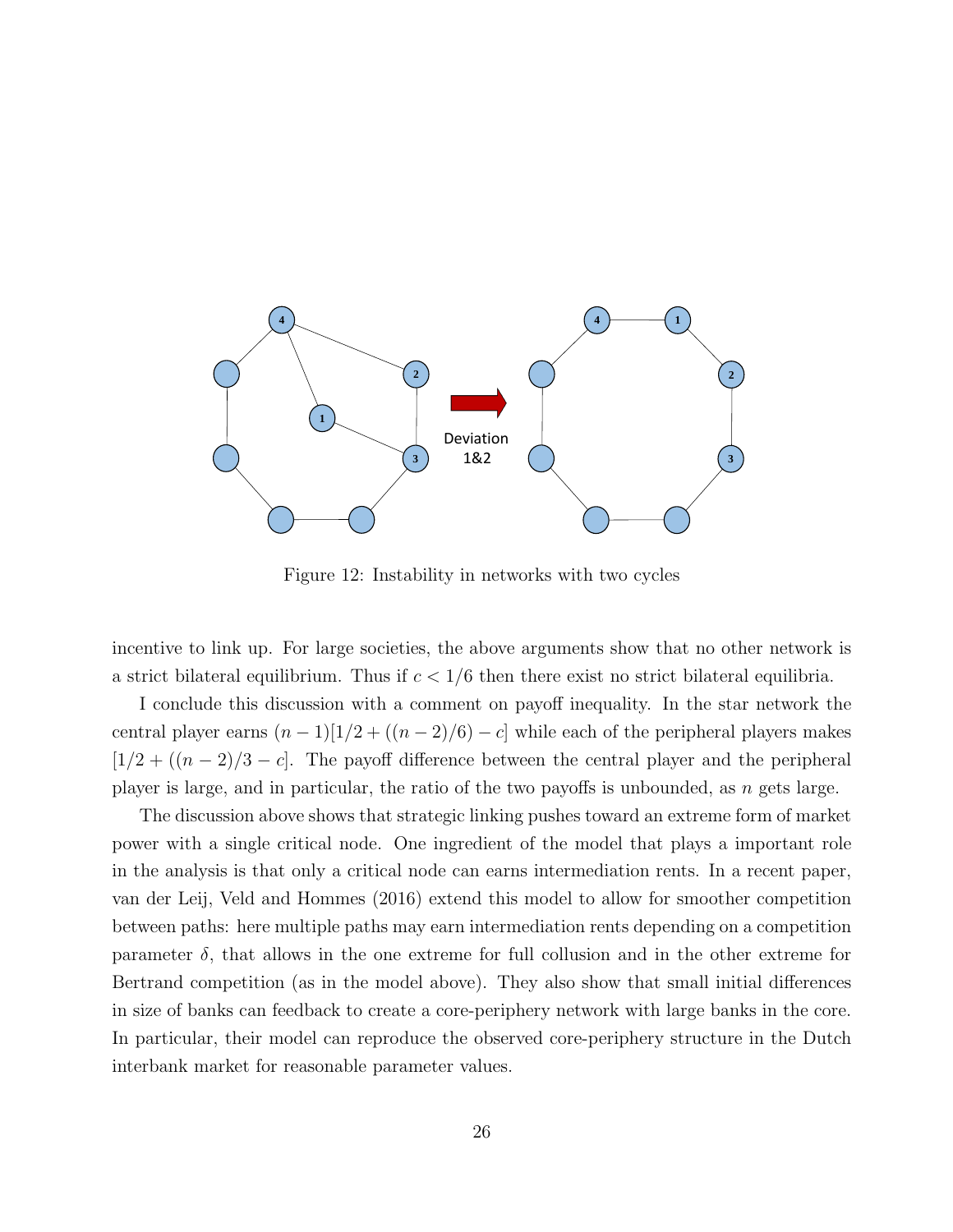#### 5.3 Related work

For a more extensive survey of games with actions and linking, see Vega-Redondo (2016). Here I would like to briefly mention the closely related line of work on link formation in a setting where actions are strategic complements, Koenig, Tessone, and Zenou (2014). The basic game has linear quadratic payoffs, as in the paper by Ballester, Calvo-Armengol and Zenou (2006). I briefly discuss this paper now.

Konig, Teasone and Zenou (2014) show that if individuals form links to maximize centrality, then the linking process leads to *nested split graphs*: these are networks with a clear hierarchical structure (for an illustration, see Figure 2). There is a top group of high effort players, who are linked to all players choosing efforts below them. The second level effort players are in turn linked to all players choosing effort below them, and so forth. For an early derivation of nested graphs in a model of network formation, see Goyal and Joshi (2003). A similar structure is also identified in related papers by Hiller (2012) and Baetz (2014), who study a setting like Galeotti and Goyal (2010), except that actions are strategic complements (and not substitutes).

An important general message from this literature is that, in a rich variety of settings, purposeful linking activity leads to sharply structured networks with significant heterogeneity in degree, in behaviour across nodes, and in individual payoffs.

## 6 Concluding remarks

We started with the observation that heterogeneity is a defining feature of real world social, economic and infrastructure networks. I have tried to argue, with the help of simple models, how heterogeneous networks give rise to very widely varying forms of behavior and potentially significant inequality. Furthermore, I have presented models that combine activity in networks with linking behavior to show how heterogeneous network structures are a natural outcome in a wide range of circumstances. Thus networks are important for understanding the diversity in economic outcomes that has been empirically noted.

## References

1. Acemoglu, D., and A. Ozdaglar (2007), Competition and Efficiency in Congested Markets, Mathematics of Operations Research, 32, 1, 1-31.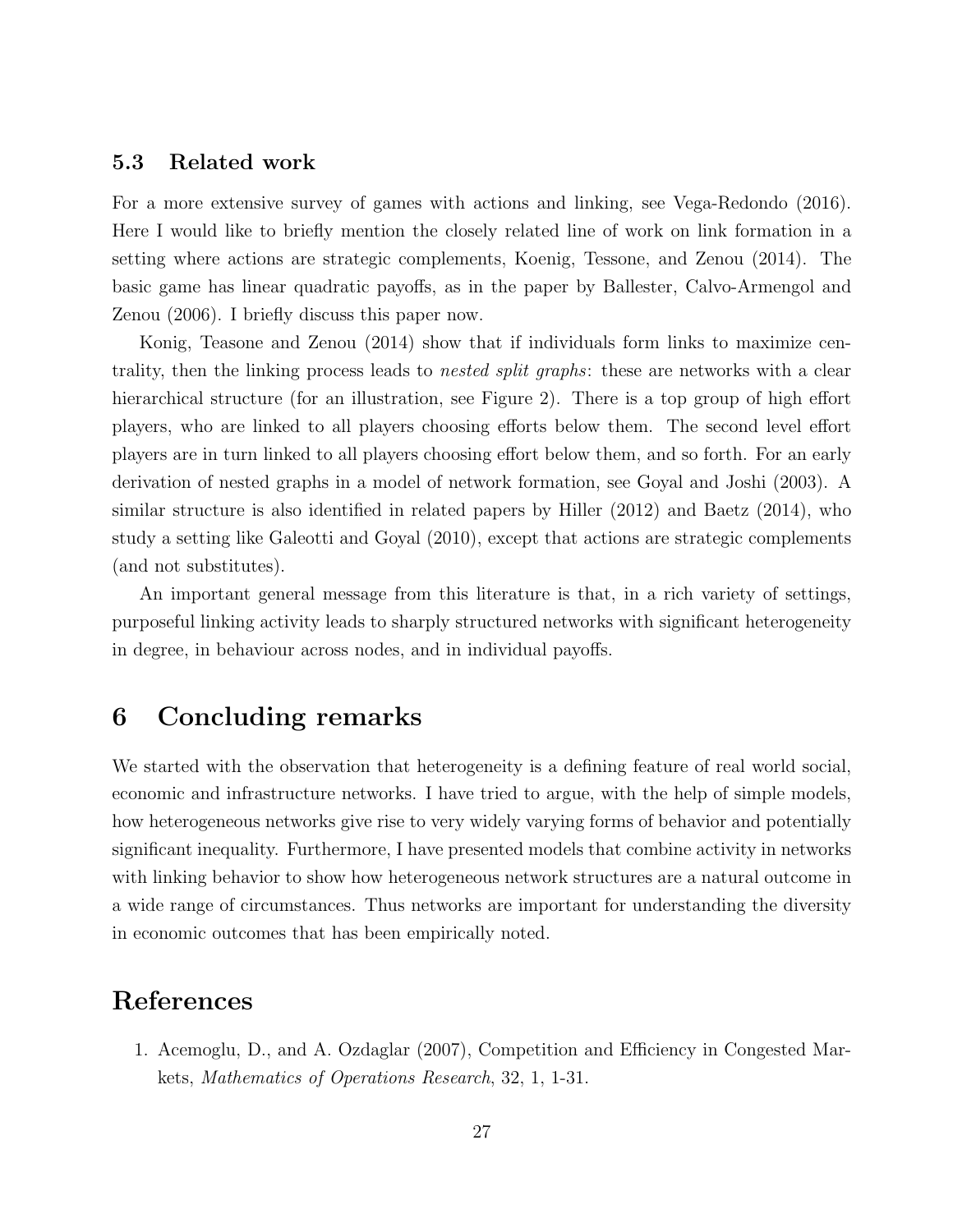- 2. Aumann, R., and R. Myerson (1988), Endogenous formation of links between players and coalitions: an application to the Shapley Value, in The Shapley Value, A. Roth (ed.), 175-91, Cambridge University Press. Cambridge.
- 3. Baetz, O. (2014), Social activity and Network Formation, Theoretical Economics, 10, 2, 315-340.
- 4. Bala, V., and S. Goyal (1998), Learning from Neighbours, Review of Economic Studies 65, 595-621.
- 5. Bala, V., and S. Goyal (2000), A Non-Cooperative Model of Network Formation, Econometrica, 68, 5, 1181-1231.
- 6. Ballester, C., A. Calvo-Armengol, and Y. Zenou (2006), Who's Who in Networks. Wanted: The Key Player. Econometrica, 74, 1403-1417.
- 7. Barabasi, A.-L. and R. Albert (1999): Emergence of scaling in random networks, Science 286, 509-12.
- 8. Bloch, F., and B. Dutta (2012), Formation of Networks and Coalitions, in Social Economics, edited by A. Bisin, J. Benhabib and M. Jackson. North Holland. Amsterdam.
- 9. Blume, L., D. Easley, J. Kleinberg and E. Tardos (2007), Trading Networks with Price-Setting Agents, in Proceedings of the 8th ACM conference on Electronic commerce EC 2007 New York, NY, USA.
- 10. Bollobas, B. (1998), Modern Graph Theory, Spinger Verlag. Berlin.
- 11. Boorman, S. (1975), A Combinatorial Optimization Model for Transmission of Job Information through Contact Networks, Bell Journal of Economics, 6, 1, 216-49.
- 12. Bramoulle, Y., A. Galeotti and B. Rogers (2016), The Oxford Handbook of the Economics of Networks. Oxford University Press.
- 13. Bramoulle, Y., and R. Kranton (2007), Public Goods in Networks, Journal of Economic Theory, 135, 478-494.
- 14. Bramoulle, Y., and R. Kranton (2016), Games played on Networks, in Oxford Handbook on Economics of Networks, edited by Y. Bramoulle, A. Galeotti and B. Rogers. Oxford University Press.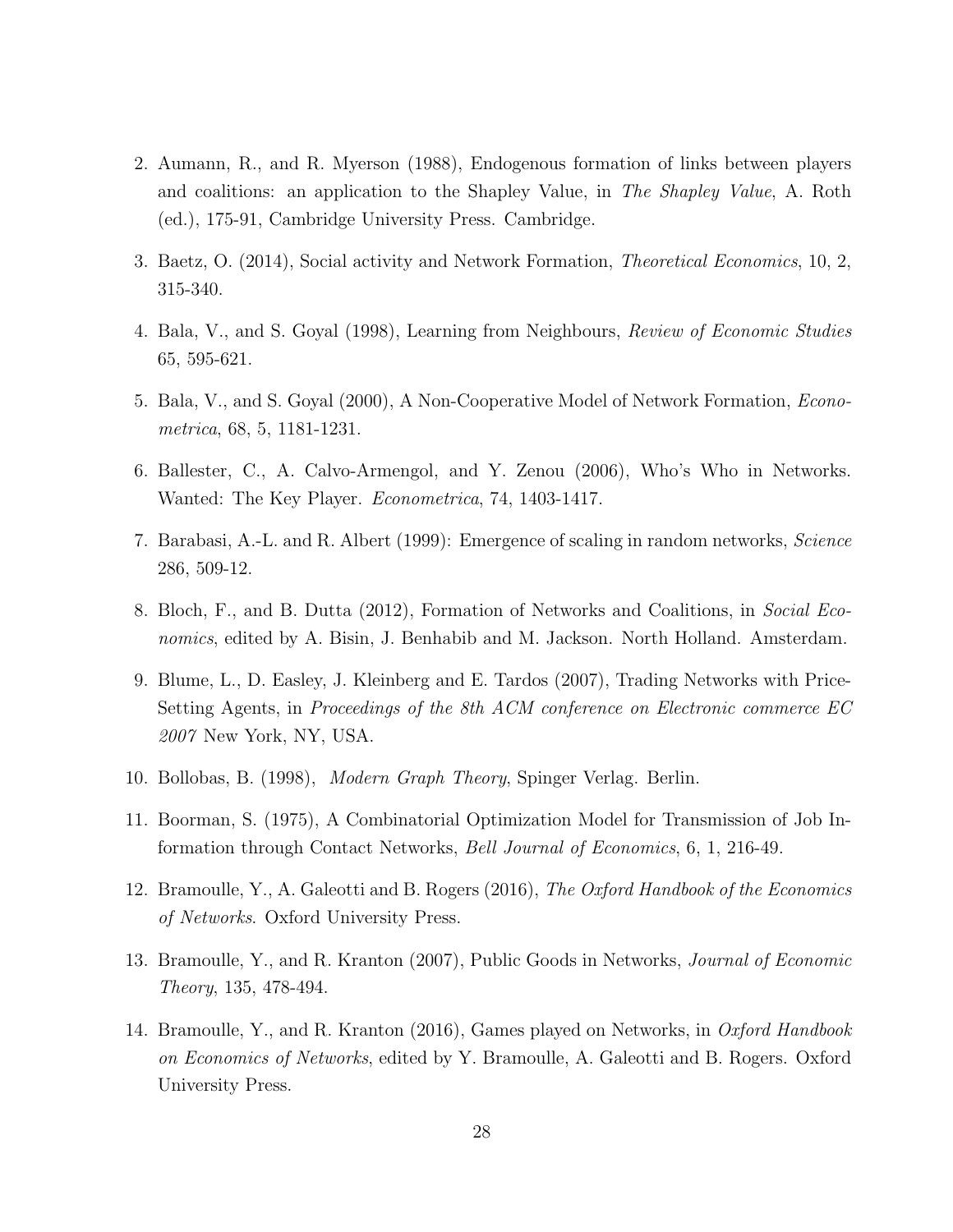- 15. Burt, R. (1992), Structural Holes: The Social Structure of Competition. Harvard University Press.
- 16. Campbell, A. (2013), Word-of-Mouth Communication and Percolation in Social Networks. American Economic Review, 103, 6, 2466-98.
- 17. Condorelli, D., A. Galeotti and L. Renou (2016), Bilateral Trading in Networks, Review of Economic Studies, 01, 1-40.
- 18. Carvalho, V. (2014), From Micro to Macro via Production Networks. Journal of Economic Perspectives, 28, 4, 23-48.
- 19. Choi, S., A. Galeotti and S. Goyal (2017), Trading in Networks: Theory and Experiments, Journal of European Economic Association, 15, 4, 784-817.
- 20. Easley, D., and J. Kleinberg (2010), Crowds, networks and markets: reasoning about a highly connected world. Cambridge University Press.
- 21. Feick, L. F., and L. L. Price (1987), The Market Maven: A Diffuser of Marketplace Information. Journal of Marketing, 51(1), 83-97.
- 22. Gagnon, J. and S. Goyal (2017), Networks, Markets and Inequality, American Economic Review, 107, 1, 1-30.
- 23. Gale, D. and S. Kariv (2009), Trading in Networks: A Normal Form Game Experiment. American Economic Journal: Microeconomics, 1, 2, 114-32.
- 24. Galeotti, A., C. Ghiglino and S. Goyal (2015), Financial Linkages, Portfolio Choice and Systemic Risk, mimeo Essex and Cambridge.
- 25. Galeotti, A. and S. Goyal (2010), The Law of the Few, American Economic Review, 100, 1468-1492.
- 26. Galeotti, A., D. Goyal, M. Jackson, F. Vega-Redondo, and L. Yariv (2010), Network Games, Review of Economic Studies, 77, 1, 218-244.
- 27. Gofman, M. (2011), A Network-Based Analysis of Over-the-Counter Markets, mimeo Wisconsin-Madison.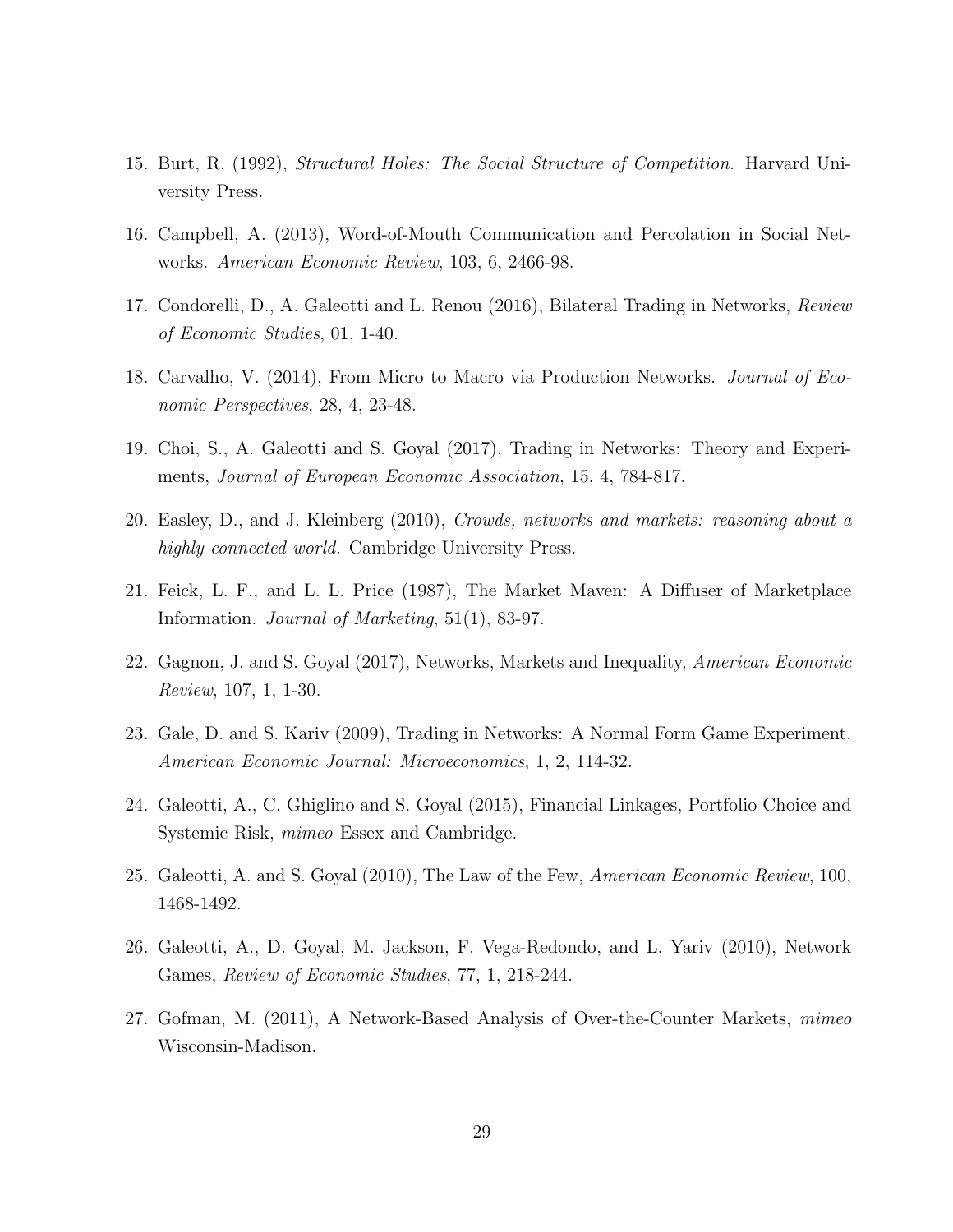- 28. Gottardi, P., and S. Goyal (2012), Intermediation in Networks, mimeo, EUI and Cambridge.
- 29. Goyal, S. (1993), Sustainable Communication Networks, Tinbergen Institute Discussion Paper, TI 93-250.
- 30. Goyal, S. (2007), Connections: An Introduction to the Economics of Networks. Princeton University Press. Princeton.
- 31. Goyal, S. (2016), Networks in Economics: A Perspective on the Literature, in The Oxford Handbook of The Economics of Networks. Edited by Y. Bramoulle, A. Galeotti and B. Rogers. OUP.
- 32. Goyal, S., (2017), Networks and Markets, in Advances in Economics: Eleventh World Congress of the Econometric Society, edited by B. Honore, A. Pakes, M. Piazzesi and L. Samuelson. CUP.
- 33. Goyal, S., and S. Joshi (2003), Networks of collaboration in oligopoly, Games and Economic Behavior, 43, 1, 57-85.
- 34. Goyal, S., and M. Kearns (2012), Competitive Contagion in Networks. Symposium in theory of computing, (STOC).
- 35. Goyal, S., and J. L. Moraga-Gonzalez (2001), R&D Networks, Rand Journal of Economics, 32, 4, 686-707.
- 36. Goyal, S., and F. Vega-Redondo (2007), Structural Holes in Social Networks, Journal of Economic Theory, 137, 460-492.
- 37. Goyal, S., and A. Vigier (2014), Attack, Defence and Contagion in Networks, Review of Economics Studies, 81, 4, 1518-1542.
- 38. Hendricks, K., M. Piccione and G. Tan (1995), The Economics of Hubs: The Case of Monopoly, The Review of Economic Studies, 62, 1, 83-99.
- 39. Hendricks, K., M. Piccione and G. Tan (1999), Equilibrium in Networks, Econometrica, 67, 6, 1407-1434.
- 40. Hiller, T. (2012), Peer Effects in Endogenous Networks, University of Bristol, Bristol Economics Working Papers no. 12/633.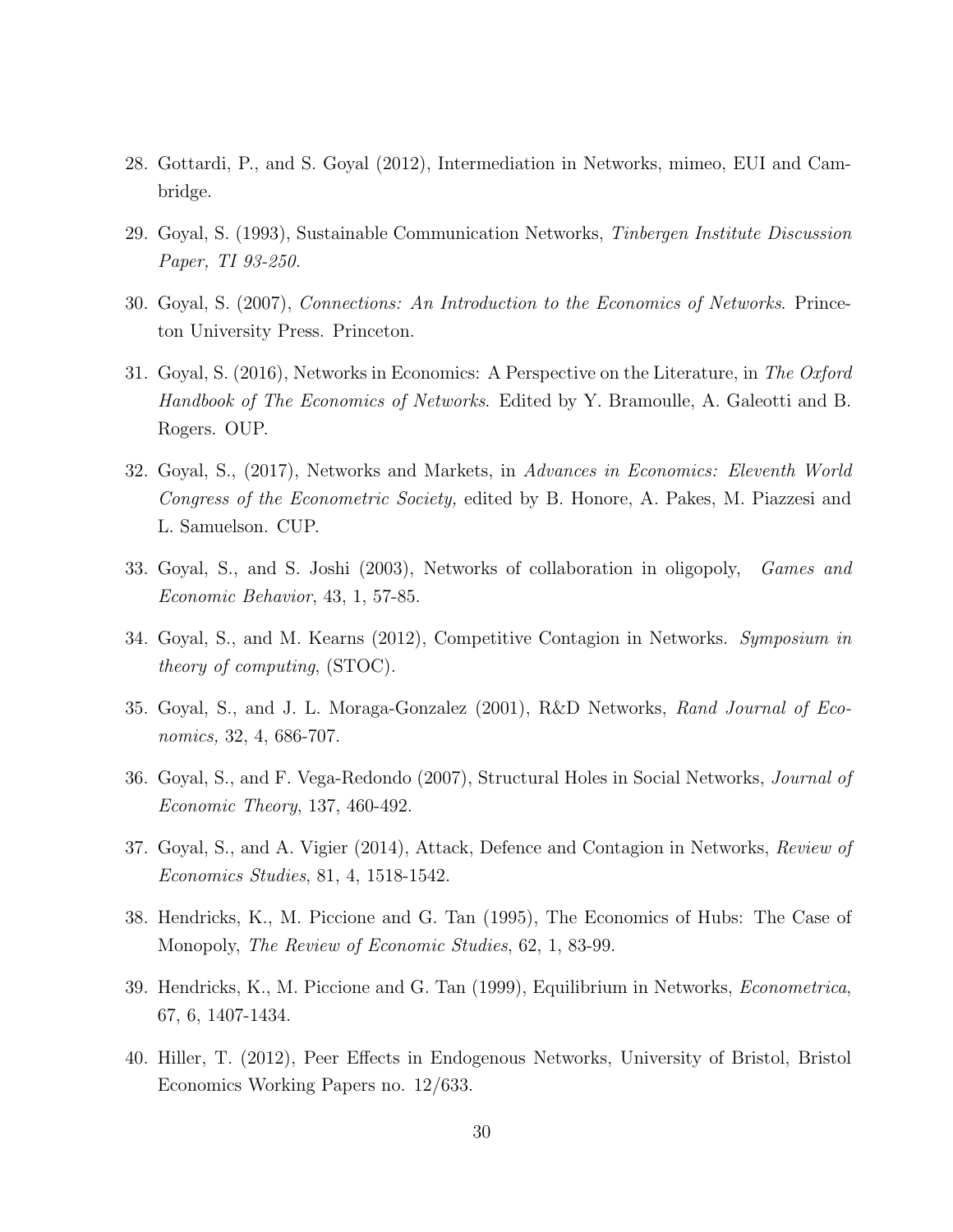- 41. Jackson, M. O. (2008), Social and Economic Networks. Princeton University Press. Princeton.
- 42. Jackson, M. O., and A. Wolinsky (1996), A Strategic Model of Economic and Social Networks, Journal of Economic Theory, 71, 1, 44-74.
- 43. Jackson, M. O., and Y. Zenou (2014), Games on Networks, in Handbook of Game Theory, Vol. 4, edited by Peyton Young and Shmuel Zamir.
- 44. Katz, E., and P. F. Lazarsfeld (1955), Personal Influence: The Part Played by People in the Flow of Mass Communications. The Free Press. New York.
- 45. Koenig, M., C. J. Tessone, and Y. Zenou (2014), Nestedness in Networks: A Theoretical Model and Some Applications, *Theoretical Economics*, 9, 695-752.
- 46. Kotowoski, M., and M. Leister (2014), Trading Networks and Equilibrium Intermediation, mimeo University of California, Berkeley.
- 47. Lazarsfeld, P. F., B. Berelson, and H. Gaudet (1948), The People's Choice: How the Voter Makes Up His Mind in a Presidential Campaign. Columbia University Press. New York.
- 48. Leskovec, J., Adamic, L.A., and Huberman, B.A. (2007), The Dynamics of Viral Marketing. ACM TWeb, 1.
- 49. van der Leij, M., D. in 't Veld, C. Hommes (2016), The formation of a core-periphery structure in heterogeneous financial networks, mimeo, University of Amsterdam.
- 50. Manea, M. (2011), Bargaining in Stationary networks, American Economic Review, 101, 2042-2080.
- 51. Manea, M. (2016), Models of Bilateral Trade in Networks, in The Oxford Handbook of the Economics of Networks, edited by Y. Bramoulle, A. Galeotti and B. Rogers. Oxford University Press.
- 52. Manea, M. (2017), Intermediation and Resale in Networks, Journal of Political Economy, forthcoming.
- 53. Myerson, R. (1977), Graphs and Cooperation in Games, Mathematics of Operations Research, 2, 3, 225-229.